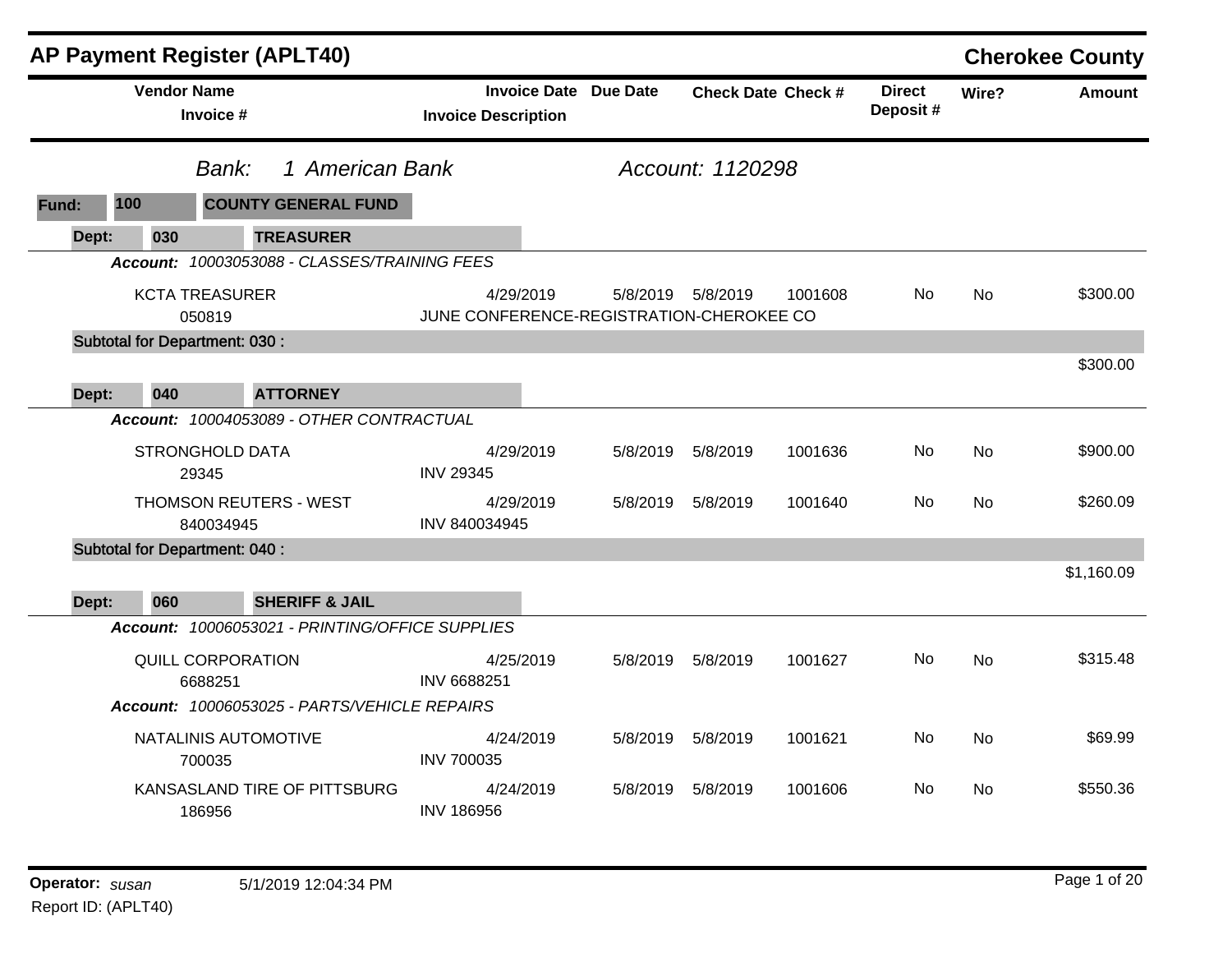| <b>AP Payment Register (APLT40)</b>        |                                                            |          |                      |                           |                           |           | <b>Cherokee County</b> |
|--------------------------------------------|------------------------------------------------------------|----------|----------------------|---------------------------|---------------------------|-----------|------------------------|
| <b>Vendor Name</b><br>Invoice #            | <b>Invoice Date Due Date</b><br><b>Invoice Description</b> |          |                      | <b>Check Date Check #</b> | <b>Direct</b><br>Deposit# | Wire?     | <b>Amount</b>          |
| NATALINIS AUTOMOTIVE<br>700690             | 4/26/2019<br><b>INV 700690</b>                             |          | 5/8/2019    5/8/2019 | 1001621                   | No                        | <b>No</b> | \$33.48                |
| NATALINIS AUTOMOTIVE<br>700675             | 4/26/2019<br><b>INV 700675</b>                             |          | 5/8/2019    5/8/2019 | 1001621                   | No.                       | No        | \$11.02                |
| FULL SERVICE AUTOMOTIVE<br>511007          | 4/25/2019<br><b>INV 511007</b>                             | 5/8/2019 | 5/8/2019             | 1001593                   | No                        | <b>No</b> | \$190.00               |
| NATALINIS AUTOMOTIVE<br>700125             | 4/24/2019<br><b>INV 700125</b>                             |          | 5/8/2019    5/8/2019 | 1001621                   | No.                       | No        | \$45.99                |
| KANSASLAND TIRE OF PITTSBURG<br>187138     | 4/26/2019<br><b>INV 187138</b>                             |          | 5/8/2019    5/8/2019 | 1001606                   | No                        | <b>No</b> | \$362.38               |
| KANSASLAND TIRE OF PITTSBURG<br>187141     | 4/26/2019<br><b>INV 187141</b>                             | 5/8/2019 | 5/8/2019             | 1001606                   | No                        | No        | \$724.76               |
| NATALINIS AUTOMOTIVE<br>700111             | 4/24/2019<br>INV 7000111                                   |          | 5/8/2019    5/8/2019 | 1001621                   | No                        | No        | \$79.99                |
| JAY HATFIELD CHEVROLET<br>16415            | 4/24/2019<br><b>INV 16415</b>                              |          | 5/8/2019    5/8/2019 | 1001599                   | No                        | <b>No</b> | \$16.51                |
| Account: 10006053040 - JANITORIAL SUPPLIES |                                                            |          |                      |                           |                           |           |                        |
| <b>HENRY KRAFT INC</b><br>282010           | 4/24/2019<br>INV 282010                                    |          | 5/8/2019    5/8/2019 | 1001596                   | No                        | No        | \$552.16               |
| <b>HENRY KRAFT INC</b><br>282366           | 4/24/2019<br><b>INV 282366</b>                             | 5/8/2019 | 5/8/2019             | 1001596                   | No                        | <b>No</b> | \$167.33               |
| Account: 10006053068 - OTHER COMMODITIES   |                                                            |          |                      |                           |                           |           |                        |
| FARMERS COOPERATIVE ASSOCIATION<br>249163  | 4/25/2019<br>INV 249163                                    |          | 5/8/2019    5/8/2019 | 1001590                   | No.                       | No.       | \$30.00                |
| Account: 10006053071 - COMMUNICATIONS      |                                                            |          |                      |                           |                           |           |                        |
| TBS ELECTRONICS, INC<br>190903             | 4/24/2019<br><b>INV 190903</b>                             |          | 5/8/2019    5/8/2019 | 1001638                   | No.                       | No        | \$80.00                |

Report ID: (APLT40)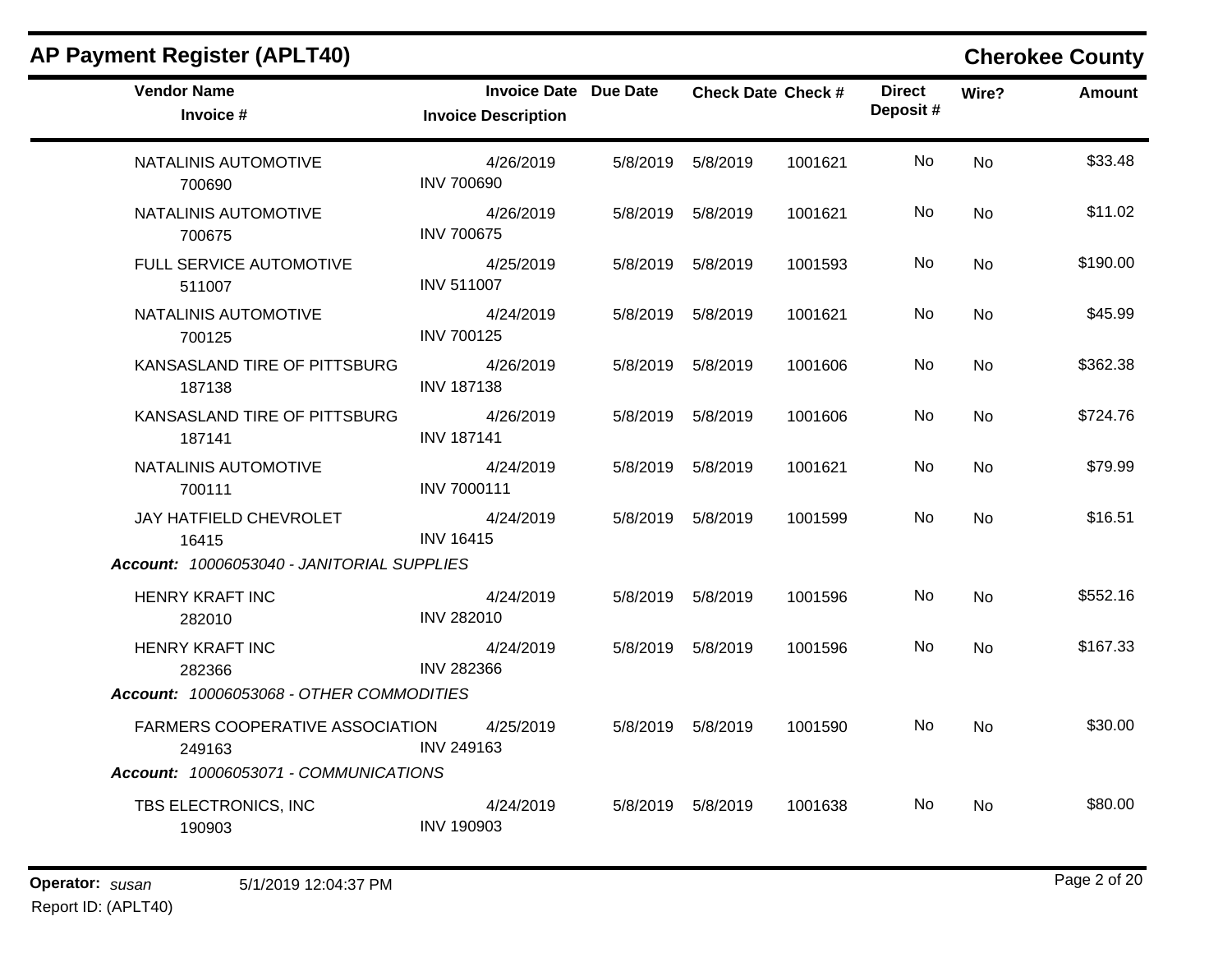| <b>P Payment Register (APLT40)</b>                                                |                     |                                                            |          |                           |         |                           |           | <b>Cherokee County</b> |
|-----------------------------------------------------------------------------------|---------------------|------------------------------------------------------------|----------|---------------------------|---------|---------------------------|-----------|------------------------|
| <b>Vendor Name</b><br>Invoice #                                                   |                     | <b>Invoice Date Due Date</b><br><b>Invoice Description</b> |          | <b>Check Date Check #</b> |         | <b>Direct</b><br>Deposit# | Wire?     | <b>Amount</b>          |
| Account: 10006053073 - TRANSPORTATION                                             |                     |                                                            |          |                           |         |                           |           |                        |
| <b>JIMMY D OBERBECK</b><br>050819<br>Account: 10006053076 - PROFESSIONAL SERVICES |                     | 4/29/2019<br><b>CONTRACT LABOR/REIM</b>                    |          | 5/8/2019 5/8/2019         | 1001600 | No                        | No        | \$4.86                 |
| <b>MIDWEST RADAR &amp; EQUIPMENT</b><br>165282                                    | <b>INV 165282</b>   | 4/25/2019                                                  |          | 5/8/2019    5/8/2019      | 1001619 | No                        | No        | \$420.00               |
| MIDWEST RADAR & EQUIPMENT<br>165283                                               | <b>INV 165283</b>   | 4/25/2019                                                  |          | 5/8/2019    5/8/2019      | 1001619 | No.                       | No        | \$175.00               |
| Account: 10006053080 - MAINTENANCE/BLDGS & GROUNDS                                |                     |                                                            |          |                           |         |                           |           |                        |
| STANLEY CONVERGENT SECURITY SOLUTI<br>16453221                                    | INV 16453221        | 4/24/2019                                                  | 5/8/2019 | 5/8/2019                  | 1001635 | No                        | <b>No</b> | \$783.00               |
| <b>CDL ELECTRIC</b><br>W94437                                                     | <b>INV W94437</b>   | 4/26/2019                                                  | 5/8/2019 | 5/8/2019                  | 1001570 | No                        | No        | \$1,540.91             |
| Account: 10006053089 - OTHER CONTRACTUAL                                          |                     |                                                            |          |                           |         |                           |           |                        |
| <b>JIMMY D OBERBECK</b><br>050819                                                 |                     | 4/29/2019<br><b>CONTRACT LABOR/REIM</b>                    | 5/8/2019 | 5/8/2019                  | 1001600 | No                        | No        | \$225.00               |
| Account: 10006053732 - INMATE FOOD                                                |                     |                                                            |          |                           |         |                           |           |                        |
| CONSOLIDATED CORRECTIONAL FOOD SE<br>19041719                                     | <b>INV 19041719</b> | 4/26/2019                                                  | 5/8/2019 | 5/8/2019                  | 1001582 | No                        | <b>No</b> | \$9,685.77             |
| Account: 10006053737 - INMATE PERSONAL ITEMS                                      |                     |                                                            |          |                           |         |                           |           |                        |
| <b>CHARM-TEX INC</b><br>0187999                                                   | <b>INV 0187999</b>  | 4/24/2019                                                  | 5/8/2019 | 5/8/2019                  | 1001571 | No.                       | No        | \$285.20               |
| Account: 10006053786 - INMATE MEDICAL                                             |                     |                                                            |          |                           |         |                           |           |                        |
| <b>CORRECT CARE SOLUTIONS LLC</b><br>CCS49833                                     | <b>INV CCS49833</b> | 4/24/2019                                                  | 5/8/2019 | 5/8/2019                  | 1001584 | No                        | No        | \$54.00                |
| MERCY MAUDE NORTON HOSPITAL COLUM 4/24/2019<br>9400003026600                      |                     | NEGOTIATED RATE 9400003026600                              | 5/8/2019 | 5/8/2019                  | 1001616 | No                        | No        | \$77.71                |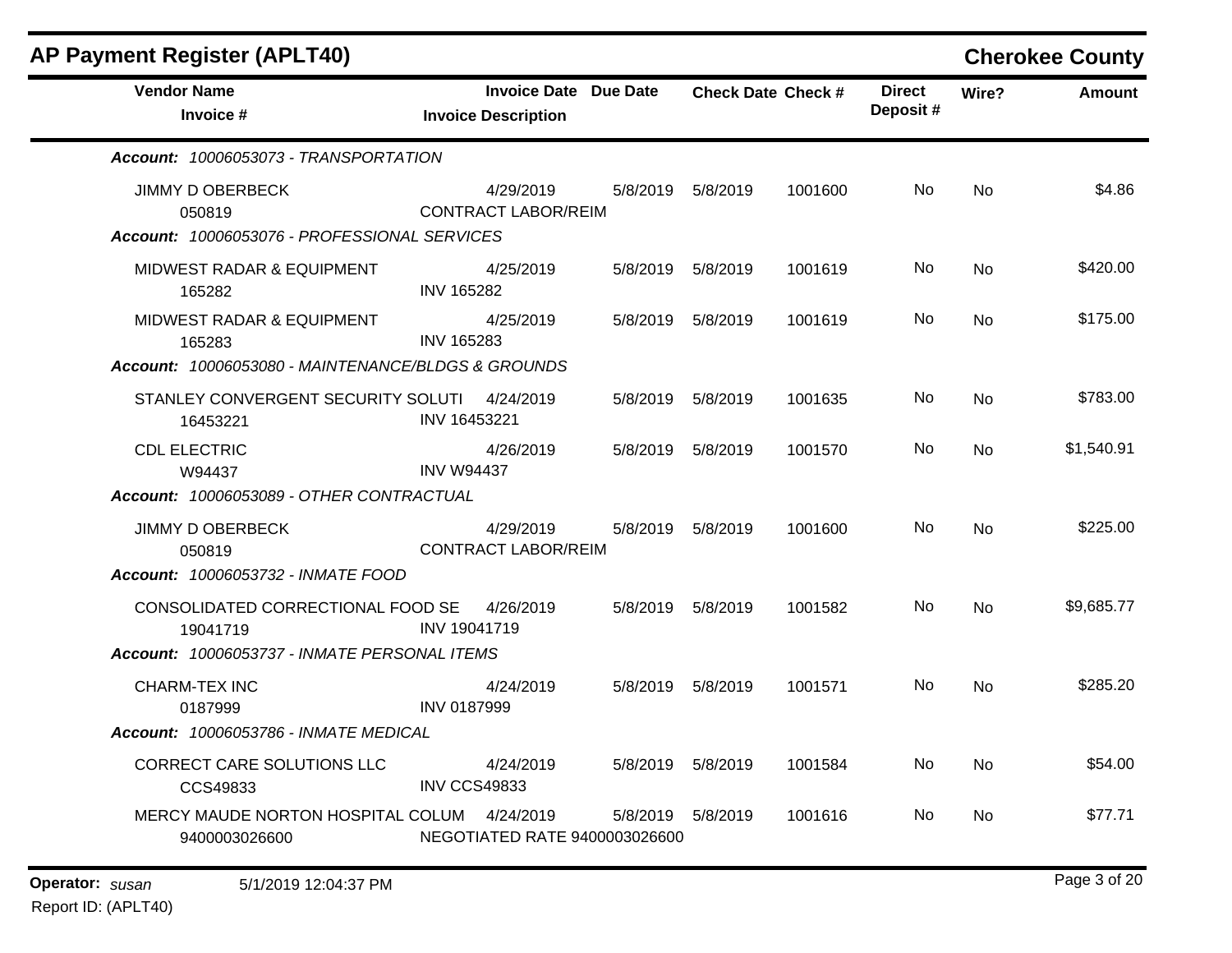|       | <b>AP Payment Register (APLT40)</b>        |                                                                          |                  |                                                                |                      |                           |         |                           |                | <b>Cherokee County</b> |
|-------|--------------------------------------------|--------------------------------------------------------------------------|------------------|----------------------------------------------------------------|----------------------|---------------------------|---------|---------------------------|----------------|------------------------|
|       | <b>Vendor Name</b><br>Invoice #            |                                                                          |                  | <b>Invoice Date Due Date</b><br><b>Invoice Description</b>     |                      | <b>Check Date Check #</b> |         | <b>Direct</b><br>Deposit# | Wire?          | <b>Amount</b>          |
|       | 9400003026601                              | MERCY MAUDE NORTON MEM HOSP                                              |                  | 4/24/2019<br>NEGOTIATED RATE 9400003026601                     | 5/8/2019             | 5/8/2019                  | 1001617 | No                        | No             | \$105.83               |
|       | 9400003030301                              | MERCY MAUDE NORTON MEM HOSP                                              |                  | 4/24/2019<br>NEGOTIATED RATE 9400003030301                     | 5/8/2019             | 5/8/2019                  | 1001617 | No.                       | No             | \$71.94                |
|       | 2019078                                    | DIRECT BENEFIT SOLUTIONS                                                 | INV 2019-078     | 4/25/2019                                                      | 5/8/2019             | 5/8/2019                  | 1001585 | No                        | <b>No</b>      | \$4,487.96             |
|       | KATE HITE<br>050819                        |                                                                          |                  | 4/24/2019<br>APRIL MEDICAL CHARGES                             | 5/8/2019    5/8/2019 |                           | 1001607 | No.                       | No             | \$1,450.00             |
|       | <b>TURNKEY CORRECTIONS</b><br>114620190415 |                                                                          |                  | 4/24/2019<br>INV 114620190415C                                 | 5/8/2019    5/8/2019 |                           | 1001643 | No                        | <b>No</b>      | \$1,243.14             |
|       | MERCY CLINIC JOPLIN LLC<br>JP1482194000    |                                                                          |                  | 4/24/2019<br>ACCT JP1482194000                                 | 5/8/2019    5/8/2019 |                           | 1001615 | No.                       | No.            | \$21.00                |
|       | <b>Subtotal for Department: 060:</b>       |                                                                          |                  |                                                                |                      |                           |         |                           |                |                        |
|       |                                            |                                                                          |                  |                                                                |                      |                           |         |                           |                | \$23,860.77            |
| Dept: | 070                                        | <b>DISTRICT COURT</b><br>Account: 10007053021 - PRINTING/OFFICE SUPPLIES |                  |                                                                |                      |                           |         |                           |                |                        |
|       | <b>FOUR STATE PRINTING</b><br>10437        |                                                                          | <b>INV 10437</b> | 4/29/2019                                                      | 5/8/2019    5/8/2019 |                           | 1001592 | <b>No</b>                 | N <sub>o</sub> | \$52.00                |
|       | 5158050                                    | ETTINGER'S OFFICE SUPPLY                                                 | INV 5158050      | 4/29/2019                                                      | 5/8/2019    5/8/2019 |                           | 1001589 | No                        | No             | \$267.30               |
|       | 050819                                     | KANSAS SENTENCING COMMISSION                                             |                  | 4/29/2019<br>2018 KS SENTENCING GUIDELINE MANUALS, CHEROKEE CO | 5/8/2019    5/8/2019 |                           | 1001605 | No.                       | <b>No</b>      | \$256.00               |
|       |                                            | Account: 10007053079 - MAINT/REPAIRS MACH/EQUIP                          |                  |                                                                |                      |                           |         |                           |                |                        |
|       | 69495                                      | ADVANTAGE COMPUTER ENTERPRISES IN                                        | <b>INV 69495</b> | 4/29/2019                                                      | 5/8/2019 5/8/2019    |                           | 1001565 | No                        | No             | \$37.50                |
|       | 69922                                      | ADVANTAGE COMPUTER ENTERPRISES IN                                        | <b>INV 69922</b> | 4/29/2019                                                      | 5/8/2019             | 5/8/2019                  | 1001565 | No                        | No.            | \$37.50                |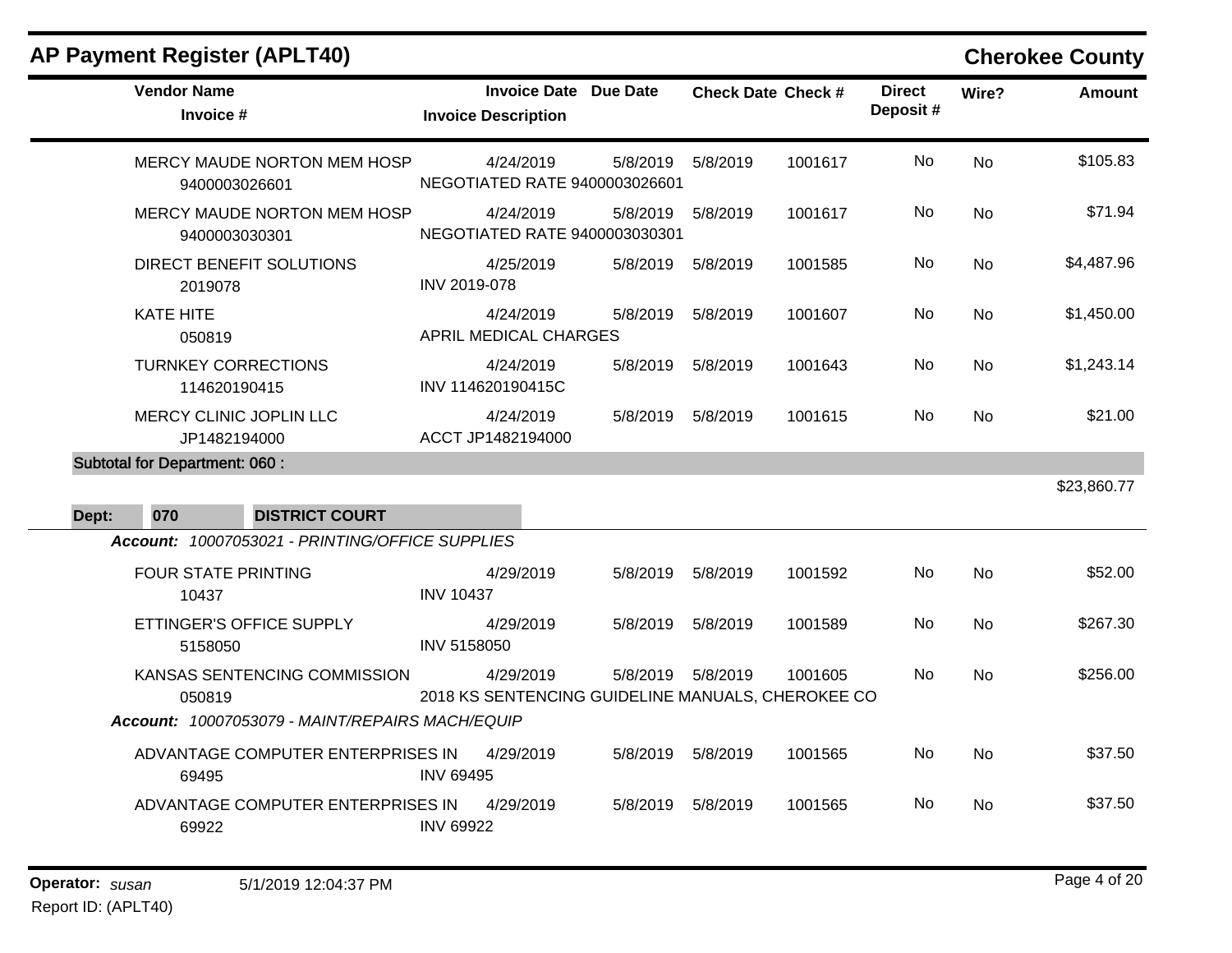| <b>AP Payment Register (APLT40)</b>               |                                                            |          |                      |                           |                           |           | <b>Cherokee County</b> |
|---------------------------------------------------|------------------------------------------------------------|----------|----------------------|---------------------------|---------------------------|-----------|------------------------|
| <b>Vendor Name</b><br>Invoice #                   | <b>Invoice Date Due Date</b><br><b>Invoice Description</b> |          |                      | <b>Check Date Check #</b> | <b>Direct</b><br>Deposit# | Wire?     | <b>Amount</b>          |
| Account: 10007053083 - EQUIPMENT LEASE/RENTAL     |                                                            |          |                      |                           |                           |           |                        |
| COPY PRODUCTS INC<br>281956                       | 4/29/2019<br><b>INV 281956</b>                             | 5/8/2019 | 5/8/2019             | 1001583                   | No                        | <b>No</b> | \$454.03               |
| Account: 10007053089 - OTHER CONTRACTUAL          |                                                            |          |                      |                           |                           |           |                        |
| <b>MELANIE BINGHAM</b><br>050819                  | 4/24/2019<br>MONTHLY ATTY/CO CONTRACT                      | 5/8/2019 | 5/8/2019             | 1001614                   | No                        | <b>No</b> | \$2,750.00             |
| JOANNA L DERFELT<br>050819                        | 4/24/2019<br>MONTHLY ATTY/CO CONTRACT                      | 5/8/2019 | 5/8/2019             | 1001601                   | No                        | <b>No</b> | \$2,750.00             |
| <b>CANDACE BREWSTER GAYOSO</b><br>050819          | 4/24/2019<br>MONTHLY ATTY/CO CONTRACT                      | 5/8/2019 | 5/8/2019             | 1001569                   | No                        | <b>No</b> | \$2,750.00             |
| <b>DOUGLAS ROPER STEELE</b><br>050819             | 4/24/2019<br>MONTHLY ATTY/CO CONTRACT                      | 5/8/2019 | 5/8/2019             | 1001586                   | No                        | <b>No</b> | \$2,750.00             |
| <b>Subtotal for Department: 070:</b>              |                                                            |          |                      |                           |                           |           |                        |
|                                                   |                                                            |          |                      |                           |                           |           | \$12,104.33            |
| <b>COURTHOUSE</b><br>Dept:<br>080                 |                                                            |          |                      |                           |                           |           |                        |
| Account: 10008053040 - JANITORIAL SUPPLIES        |                                                            |          |                      |                           |                           |           |                        |
| TRUE VALUE COLUMBUS<br>050819 CH1                 | 4/24/2019<br><b>TRANS A373025</b>                          | 5/8/2019 | 5/8/2019             | 1001642                   | No                        | <b>No</b> | \$7.49                 |
| ETTINGER'S OFFICE SUPPLY<br>5171000               | 4/26/2019<br><b>INV 5171000</b>                            |          | 5/8/2019    5/8/2019 | 1001589                   | No                        | <b>No</b> | \$23.96                |
| Account: 10008053072 - GAS, ELECTRIC, WATER       |                                                            |          |                      |                           |                           |           |                        |
| EMPIRE DISTRICT ELECTRIC COMPANY<br>050819        | 4/24/2019<br>ACCT 305532350                                | 5/8/2019 | 5/8/2019             | 1001588                   | No                        | <b>No</b> | \$2,009.96             |
| Account: 10008053073 - TRANSPORTATION             |                                                            |          |                      |                           |                           |           |                        |
| KDOR OFFICE OF FINANCIAL MANAGEMEN<br>20193       | 4/24/2019<br>INV 2019-3, JAN, FEB, MAR MILEAGE             |          | 5/8/2019    5/8/2019 | 1001609                   | No.                       | No        | \$1,806.13             |
| Account: 10008053078 - LEGAL PRINTING/ADVERTISING |                                                            |          |                      |                           |                           |           |                        |
|                                                   |                                                            |          |                      |                           |                           |           |                        |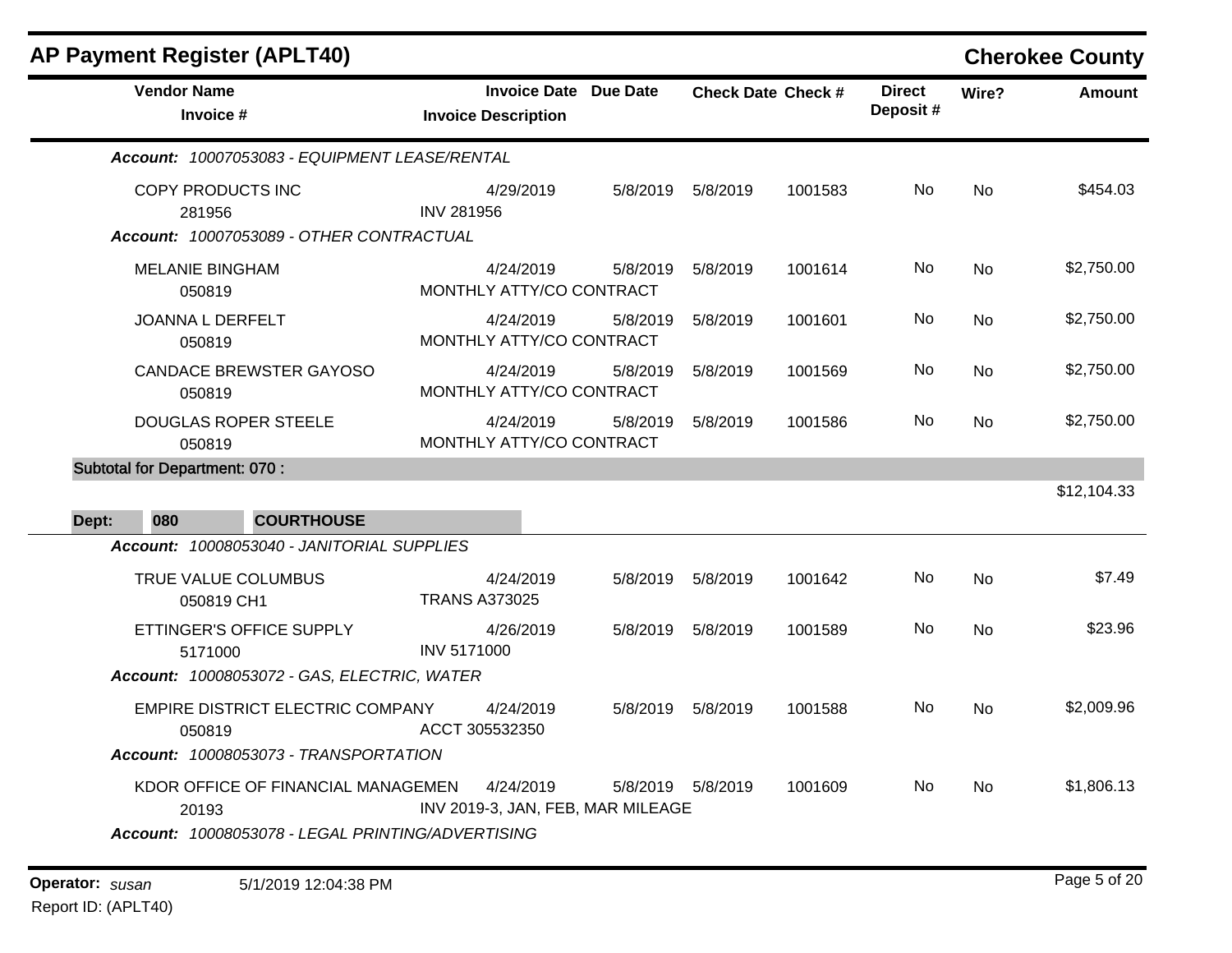|       | <b>AP Payment Register (APLT40)</b>                                                      |                                                            |                      |                           |         |                           |           | <b>Cherokee County</b> |
|-------|------------------------------------------------------------------------------------------|------------------------------------------------------------|----------------------|---------------------------|---------|---------------------------|-----------|------------------------|
|       | <b>Vendor Name</b><br>Invoice #                                                          | <b>Invoice Date Due Date</b><br><b>Invoice Description</b> |                      | <b>Check Date Check #</b> |         | <b>Direct</b><br>Deposit# | Wire?     | <b>Amount</b>          |
|       | <b>COLUMBUS NEWS REPORT</b><br>424<br>Account: 10008053080 - MAINTENANCE/BLDGS & GROUNDS | 4/24/2019<br>LEGAL NOTICE/AUCTION VEHICLES                 | 5/8/2019    5/8/2019 |                           | 1001581 | No.                       | <b>No</b> | \$36.00                |
|       | TOUCHTON ELECTRIC INC<br>39288                                                           | 4/24/2019<br><b>INV 39288</b>                              | 5/8/2019             | 5/8/2019                  | 1001641 | No.                       | <b>No</b> | \$34.00                |
|       | TRUE VALUE COLUMBUS<br>050819 CH                                                         | 4/24/2019<br>TRANS A372141, A372505, A372507               | 5/8/2019    5/8/2019 |                           | 1001642 | No.                       | <b>No</b> | \$127.95               |
|       | TRUE VALUE COLUMBUS<br>050819 CH                                                         | 4/24/2019<br>TRANS A372141, A372505, A372507               | 5/8/2019             | 5/8/2019                  | 1001642 | No                        | <b>No</b> | \$83.97                |
|       | TRUE VALUE COLUMBUS<br>050819 CH<br>Account: 10008053089 - OTHER CONTRACTUAL             | 4/24/2019<br>TRANS A372141, A372505, A372507               | 5/8/2019    5/8/2019 |                           | 1001642 | No.                       | <b>No</b> | \$27.99                |
|       | <b>WILBERT MEMORIALS</b><br>159069                                                       | 4/24/2019<br><b>INV 159069</b>                             | 5/8/2019             | 5/8/2019                  | 1001647 | No.                       | <b>No</b> | \$600.00               |
| Dept: | <b>Subtotal for Department: 080:</b><br><b>NOXIOUS WEED</b><br>130                       |                                                            |                      |                           |         |                           |           | \$4,757.45             |
|       | Account: 10013053599 - GENERAL COUNTY BUSINESS                                           |                                                            |                      |                           |         |                           |           |                        |
|       | SOUTHEAST HIGH SCHOOL TSA<br>050819                                                      | 4/29/2019<br><b>COMMISSIONERS DONATIONS</b>                | 5/8/2019             | 5/8/2019                  | 1001634 | No.                       | <b>No</b> | \$450.00               |
|       | <b>Subtotal for Department: 130:</b>                                                     |                                                            |                      |                           |         |                           |           |                        |
| Dept: | 170<br><b>JUVENILE DETENTION</b>                                                         |                                                            |                      |                           |         |                           |           | \$450.00               |
|       | Account: 10017053089 - OTHER CONTRACTUAL                                                 |                                                            |                      |                           |         |                           |           |                        |
|       | SEK REGIONAL JUVENILE DETENTION CTR<br>6428                                              | 4/24/2019<br>MONTHLY DETENTION FEE - AUG 2018              | 5/8/2019             | 5/8/2019                  | 1001633 | <b>No</b>                 | <b>No</b> | \$9,243.00             |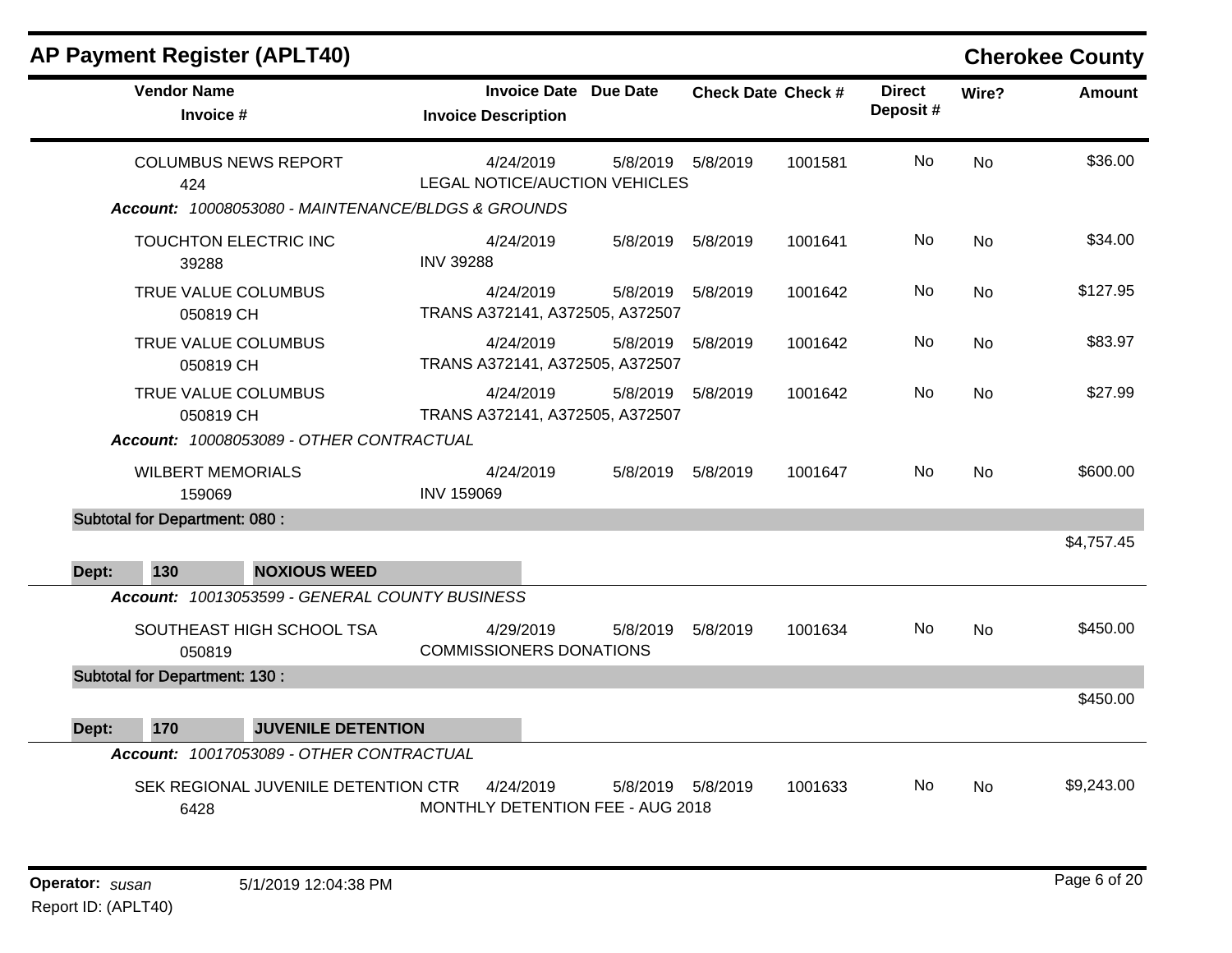|              | <b>AP Payment Register (APLT40)</b>      |                                 |                                                            |          |          |                           |                           |           | <b>Cherokee County</b> |
|--------------|------------------------------------------|---------------------------------|------------------------------------------------------------|----------|----------|---------------------------|---------------------------|-----------|------------------------|
|              | <b>Vendor Name</b><br>Invoice #          |                                 | <b>Invoice Date Due Date</b><br><b>Invoice Description</b> |          |          | <b>Check Date Check #</b> | <b>Direct</b><br>Deposit# | Wire?     | <b>Amount</b>          |
|              | <b>Subtotal for Department: 170:</b>     |                                 |                                                            |          |          |                           |                           |           |                        |
|              |                                          |                                 |                                                            |          |          |                           |                           |           | \$9,243.00             |
| Dept:        | 210                                      | <b>GIS INFO HANDLING SYSTEM</b> |                                                            |          |          |                           |                           |           |                        |
|              | Account: 10021053089 - OTHER CONTRACTUAL |                                 |                                                            |          |          |                           |                           |           |                        |
|              | <b>RODNEY SANDERS</b><br>2019 0311       |                                 | 4/24/2019<br>INV 20190311                                  | 5/8/2019 | 5/8/2019 | 1001630                   | No.                       | <b>No</b> | \$1,002.50             |
|              | <b>RODNEY SANDERS</b><br>20190402        |                                 | 4/24/2019<br>INV 20190402                                  | 5/8/2019 | 5/8/2019 | 1001630                   | No                        | No        | \$834.85               |
|              | <b>RODNEY SANDERS</b><br>20190204        |                                 | 4/24/2019<br>INV 201090204                                 | 5/8/2019 | 5/8/2019 | 1001630                   | No                        | No        | \$986.25               |
|              | <b>Subtotal for Department: 210:</b>     |                                 |                                                            |          |          |                           |                           |           |                        |
|              |                                          |                                 |                                                            |          |          |                           |                           |           | \$2,823.60             |
| Dept:        | 410                                      | <b>ELECT EQUIP LEASE</b>        |                                                            |          |          |                           |                           |           |                        |
|              | Account: 10041053400 - EXPENSES          |                                 |                                                            |          |          |                           |                           |           |                        |
|              | ELECTION SYSTEMS & SOFTWARE<br>1085826   |                                 | 4/24/2019<br><b>INV 1085826</b>                            | 5/8/2019 | 5/8/2019 | 1001587                   | <b>No</b>                 | <b>No</b> | \$127,012.00           |
|              | <b>Subtotal for Department: 410:</b>     |                                 |                                                            |          |          |                           |                           |           |                        |
|              |                                          |                                 |                                                            |          |          |                           |                           |           | \$127,012.00           |
|              | <b>Subtotal for Fund: 100:</b>           |                                 |                                                            |          |          |                           |                           |           |                        |
|              |                                          |                                 |                                                            |          |          |                           |                           |           | \$181,711.24           |
| 102<br>Fund: | <b>COUNTY EQUIPMENT RES</b>              |                                 |                                                            |          |          |                           |                           |           |                        |
| Dept:        | 000                                      | <b>NON-DEPARTMENTAL</b>         |                                                            |          |          |                           |                           |           |                        |
|              | Account: 10200053300 - MISC PAID OUT     |                                 |                                                            |          |          |                           |                           |           |                        |
|              | ELECTION SYSTEMS & SOFTWARE<br>1085826   |                                 | 4/24/2019<br><b>INV 1085826</b>                            | 5/8/2019 | 5/8/2019 | 1001587                   | No                        | No        | \$16,885.50            |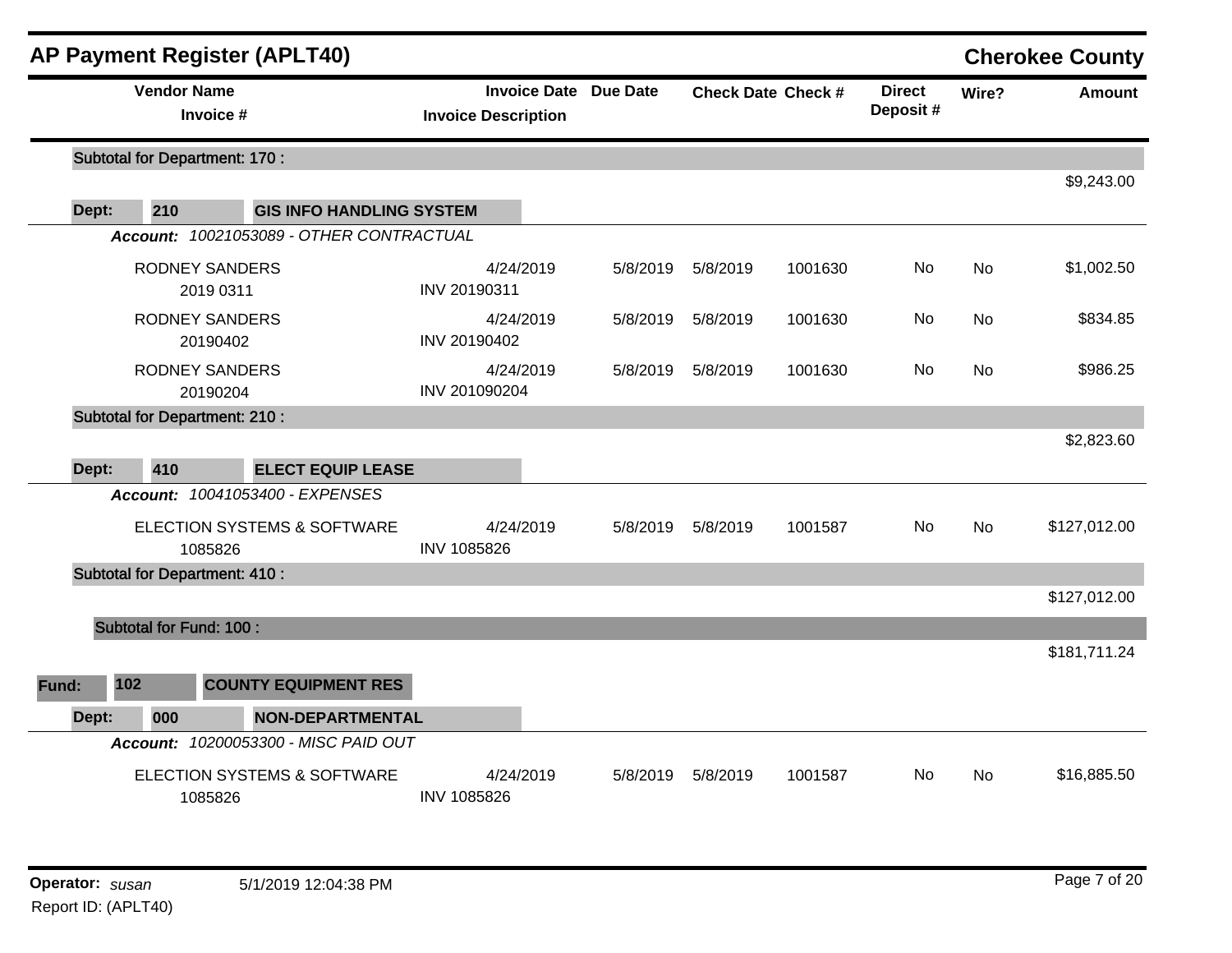|                 |       |                    | <b>AP Payment Register (APLT40)</b>           |                            |                              |                      |                           |                           |       | <b>Cherokee County</b> |
|-----------------|-------|--------------------|-----------------------------------------------|----------------------------|------------------------------|----------------------|---------------------------|---------------------------|-------|------------------------|
|                 |       | <b>Vendor Name</b> | Invoice #                                     | <b>Invoice Description</b> | <b>Invoice Date Due Date</b> |                      | <b>Check Date Check #</b> | <b>Direct</b><br>Deposit# | Wire? | Amount                 |
|                 |       |                    | <b>Subtotal for Department: 000:</b>          |                            |                              |                      |                           |                           |       |                        |
|                 |       |                    | Subtotal for Fund: 102 :                      |                            |                              |                      |                           |                           |       | \$16,885.50            |
|                 |       |                    |                                               |                            |                              |                      |                           |                           |       | \$16,885.50            |
| Fund:           | 103   |                    | <b>TECHNOLOGY FUND</b>                        |                            |                              |                      |                           |                           |       |                        |
|                 | Dept: | 000                | <b>NON-DEPARTMENTAL</b>                       |                            |                              |                      |                           |                           |       |                        |
|                 |       |                    | Account: 10300053083 - EQUIPMENT LEASE/RENTAL |                            |                              |                      |                           |                           |       |                        |
|                 |       | <b>SUMNERONE</b>   | 2133902                                       | 4/24/2019<br>INV 2133902   | 5/8/2019                     | 5/8/2019             | 1001637                   | No                        | No    | \$71.71                |
|                 |       | <b>SUMNERONE</b>   | 2133900                                       | 4/24/2019<br>INV 2133900   | 5/8/2019                     | 5/8/2019             | 1001637                   | No                        | No    | \$14.75                |
|                 |       |                    | <b>Subtotal for Department: 000:</b>          |                            |                              |                      |                           |                           |       |                        |
|                 |       |                    |                                               |                            |                              |                      |                           |                           |       | \$86.46                |
|                 |       |                    | Subtotal for Fund: 103 :                      |                            |                              |                      |                           |                           |       | \$86.46                |
| Fund:           | 110   |                    | <b>ROAD AND BRIDGE</b>                        |                            |                              |                      |                           |                           |       |                        |
|                 | Dept: | 000                | <b>NON-DEPARTMENTAL</b>                       |                            |                              |                      |                           |                           |       |                        |
|                 |       |                    | Account: 11000053031 - DIESEL FUEL            |                            |                              |                      |                           |                           |       |                        |
|                 |       |                    | MFA OIL - NEOSHO 1055<br>1127444 HWY          | 4/25/2019<br>INV #1127444  | 5/8/2019                     | 5/8/2019             | 1001618                   | No                        | No    | \$1,347.48             |
|                 |       |                    | MFA OIL - NEOSHO 1055<br>1127833 HWY          | 4/25/2019<br>INV #1127833  | 5/8/2019                     | 5/8/2019             | 1001618                   | No                        | No    | \$580.31               |
|                 |       |                    | MFA OIL - NEOSHO 1055<br>1115734 HWY          | 4/17/2019<br>INV #1115734  |                              | 5/8/2019    5/8/2019 | 1001618                   | No                        | No    | \$1,030.12             |
|                 |       |                    | MFA OIL - NEOSHO 1055<br>1115738 HWY          | 4/17/2019<br>INV #1115738  | 5/8/2019                     | 5/8/2019             | 1001618                   | No                        | No    | \$655.35               |
| Operator: susan |       |                    | 5/1/2019 12:04:38 PM                          |                            |                              |                      |                           |                           |       | Page 8 of 20           |

Report ID: (APLT40)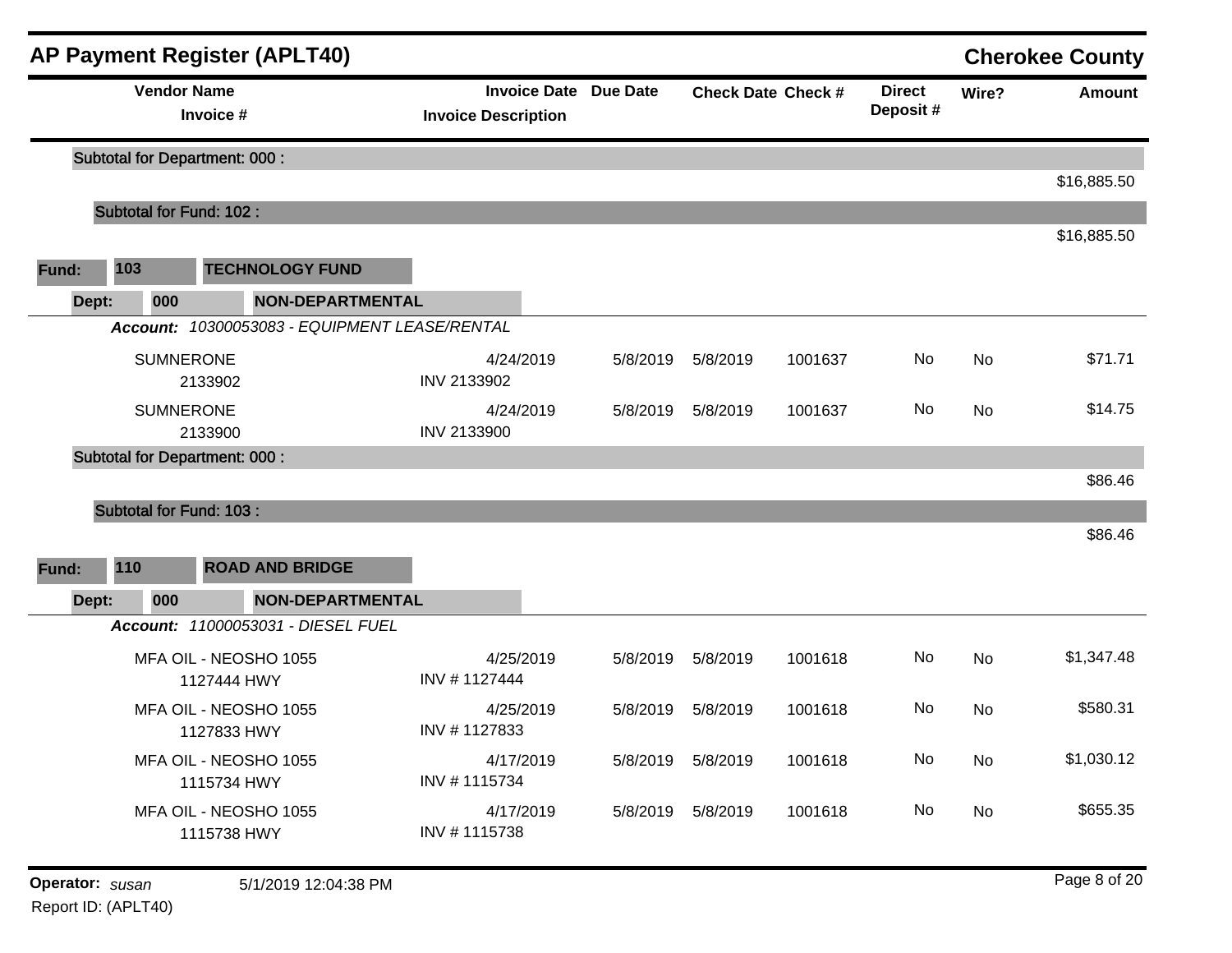| <b>AP Payment Register (APLT40)</b>                                  |                                                            |          |                      |                           |                           |                | <b>Cherokee County</b> |
|----------------------------------------------------------------------|------------------------------------------------------------|----------|----------------------|---------------------------|---------------------------|----------------|------------------------|
| <b>Vendor Name</b><br>Invoice #                                      | <b>Invoice Date Due Date</b><br><b>Invoice Description</b> |          |                      | <b>Check Date Check #</b> | <b>Direct</b><br>Deposit# | Wire?          | <b>Amount</b>          |
| MFA OIL - NEOSHO 1055<br>1127825 HWY                                 | 4/25/2019<br>INV #1127825                                  |          | 5/8/2019    5/8/2019 | 1001618                   | No.                       | N <sub>0</sub> | \$750.13               |
| MFA OIL - NEOSHO 1055<br>1127832 HWY                                 | 4/25/2019<br>INV #1127832                                  |          | 5/8/2019    5/8/2019 | 1001618                   | No                        | <b>No</b>      | \$815.56               |
| MFA OIL - NEOSHO 1055<br>1127834 HWY<br>Account: 11000053033 - TIRES | 4/25/2019<br>INV #1127834                                  |          | 5/8/2019    5/8/2019 | 1001618                   | No.                       | <b>No</b>      | \$946.16               |
| PURCELL TIRE & RUBBER COMPANY<br>2630717 HWY                         | 4/24/2019<br>INV # 2630717                                 |          | 5/8/2019    5/8/2019 | 1001626                   | No                        | N <sub>o</sub> | \$1,084.04             |
| Account: 11000053034 - ASPHALT                                       |                                                            |          |                      |                           |                           |                |                        |
| BLEVINS ASPHALT CONSTRUCTION CO INC 4/18/2019<br>3246 HWY            | INV #3246                                                  | 5/8/2019 | 5/8/2019             | 1001568                   | No                        | <b>No</b>      | \$135.88               |
| BLEVINS ASPHALT CONSTRUCTION CO INC<br>3266 HWY                      | 4/22/2019<br>INV #3266                                     |          | 5/8/2019    5/8/2019 | 1001568                   | No.                       | No.            | \$127.19               |
| Account: 11000053037 - SIGNS/POSTS                                   |                                                            |          |                      |                           |                           |                |                        |
| NATIONAL SIGN CO INC<br>IN-189635                                    | 4/18/2019<br>INV # IN-189635                               |          | 5/8/2019    5/8/2019 | 1001623                   | No                        | <b>No</b>      | \$979.00               |
| Account: 11000053042 - BREAKROOM SUPPLIES                            |                                                            |          |                      |                           |                           |                |                        |
| CLEAN THE UNIFORM CO JOPLIN<br>20058209 HWY                          | 4/15/2019<br>INV #20058209                                 |          | 5/8/2019    5/8/2019 | 1001579                   | No                        | <b>No</b>      | \$1.27                 |
| APPLEMARKET<br>3607019 HWY                                           | 4/23/2019<br>INV #3607019                                  | 5/8/2019 | 5/8/2019             | 1001566                   | No.                       | <b>No</b>      | \$12.63                |
| SAFETY FIRST SUPPLY CO LLC<br>19-40799 HWY                           | 4/24/2019<br>INV# 19-40799                                 | 5/8/2019 | 5/8/2019             | 1001631                   | No                        | <b>No</b>      | \$110.35               |
| SAFETY FIRST SUPPLY CO LLC<br>19-30739B HWY                          | 4/10/2019<br>INV #19-30739B                                |          | 5/8/2019    5/8/2019 | 1001631                   | No.                       | <b>No</b>      | \$489.50               |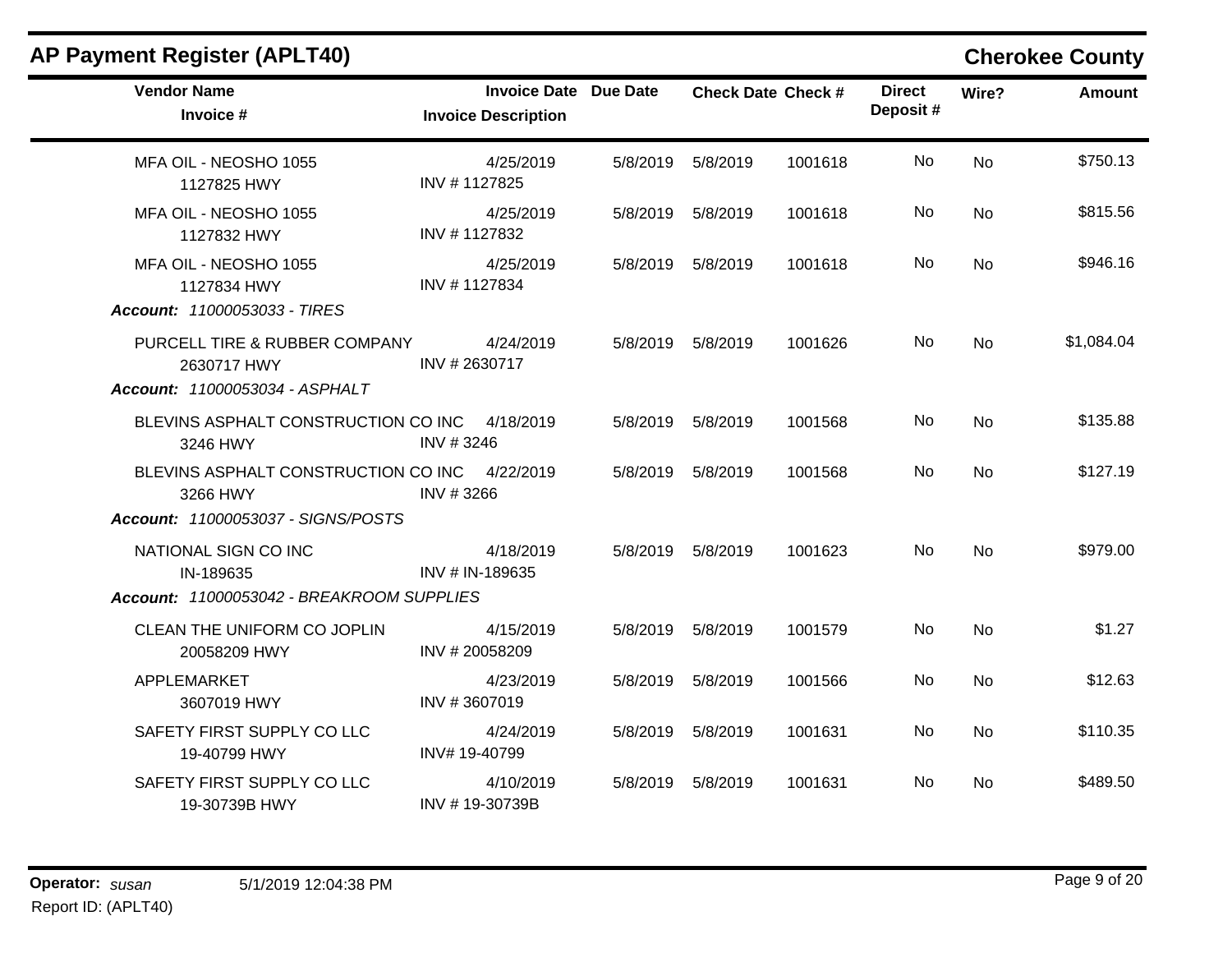| <b>AP Payment Register (APLT40)</b>                                                              |                                                            |          |                      |                           |                           |           | <b>Cherokee County</b> |
|--------------------------------------------------------------------------------------------------|------------------------------------------------------------|----------|----------------------|---------------------------|---------------------------|-----------|------------------------|
| <b>Vendor Name</b><br>Invoice #                                                                  | <b>Invoice Date Due Date</b><br><b>Invoice Description</b> |          |                      | <b>Check Date Check #</b> | <b>Direct</b><br>Deposit# | Wire?     | <b>Amount</b>          |
| CLEAN THE UNIFORM CO JOPLIN<br>20059546 HWY<br>Account: 11000053078 - LEGAL PRINTING/ADVERTISING | 4/22/2019<br>INV #20059546                                 | 5/8/2019 | 5/8/2019             | 1001579                   | No.                       | <b>No</b> | \$81.88                |
| <b>COLUMBUS NEWS REPORT</b><br>419 HWY<br>Account: 11000053079 - MACHINERY/EQUIPMENT             | 4/19/2019<br>INV $#419$                                    |          | 5/8/2019    5/8/2019 | 1001581                   | No.                       | <b>No</b> | \$72.00                |
| <b>FLEETPRIDE</b><br>25882726 HWY                                                                | 4/26/2019<br>INV #25882726                                 | 5/8/2019 | 5/8/2019             | 1001591                   | No                        | <b>No</b> | \$39.02                |
| <b>HERITAGE TRACTOR</b><br>10311239 HWY                                                          | 4/26/2010<br>INV #10311239                                 | 5/8/2019 | 5/8/2019             | 1001597                   | No.                       | <b>No</b> | \$39.84                |
| <b>HERITAGE TRACTOR</b><br>10307865 HWY                                                          | 4/24/2019<br>INV #10307865                                 | 5/8/2019 | 5/8/2019             | 1001597                   | No                        | <b>No</b> | \$15.57                |
| NATALINIS AUTOMOTIVE<br>700540 HWY                                                               | 4/24/2019<br>INV #700540                                   | 5/8/2019 | 5/8/2019             | 1001621                   | No.                       | <b>No</b> | \$37.58                |
| JOPLIN FREIGHTLINER SALES INC<br>56021006 HWY                                                    | 4/23/2019<br>INV #56021006                                 | 5/8/2019 | 5/8/2019             | 1001603                   | No                        | <b>No</b> | \$105.99               |
| JOPLIN FREIGHTLINER SALES INC<br>56025006 HWY                                                    | 4/24/2019<br>INV #56025006                                 | 5/8/2019 | 5/8/2019             | 1001603                   | No.                       | <b>No</b> | \$349.63               |
| JOPLIN FREIGHTLINER SALES INC<br>56026106 HWY                                                    | 4/24/2019<br>INV #56026106                                 | 5/8/2019 | 5/8/2019             | 1001603                   | No                        | <b>No</b> | \$402.05               |
| JOPLIN FREIGHTLINER SALES INC<br>56026906 HWY                                                    | 4/24/2019<br>INV #56026906                                 | 5/8/2019 | 5/8/2019             | 1001603                   | No                        | No        | (\$15.77)              |
| JOPLIN FREIGHTLINER SALES INC<br>56036806 HWY                                                    | 4/25/2019<br>INV #56036806                                 | 5/8/2019 | 5/8/2019             | 1001603                   | No                        | <b>No</b> | \$357.02               |
| NATALINIS AUTOMOTIVE<br>700094 HWY                                                               | 4/24/2019<br>INV #700094                                   | 5/8/2019 | 5/8/2019             | 1001621                   | No.                       | No.       | \$31.95                |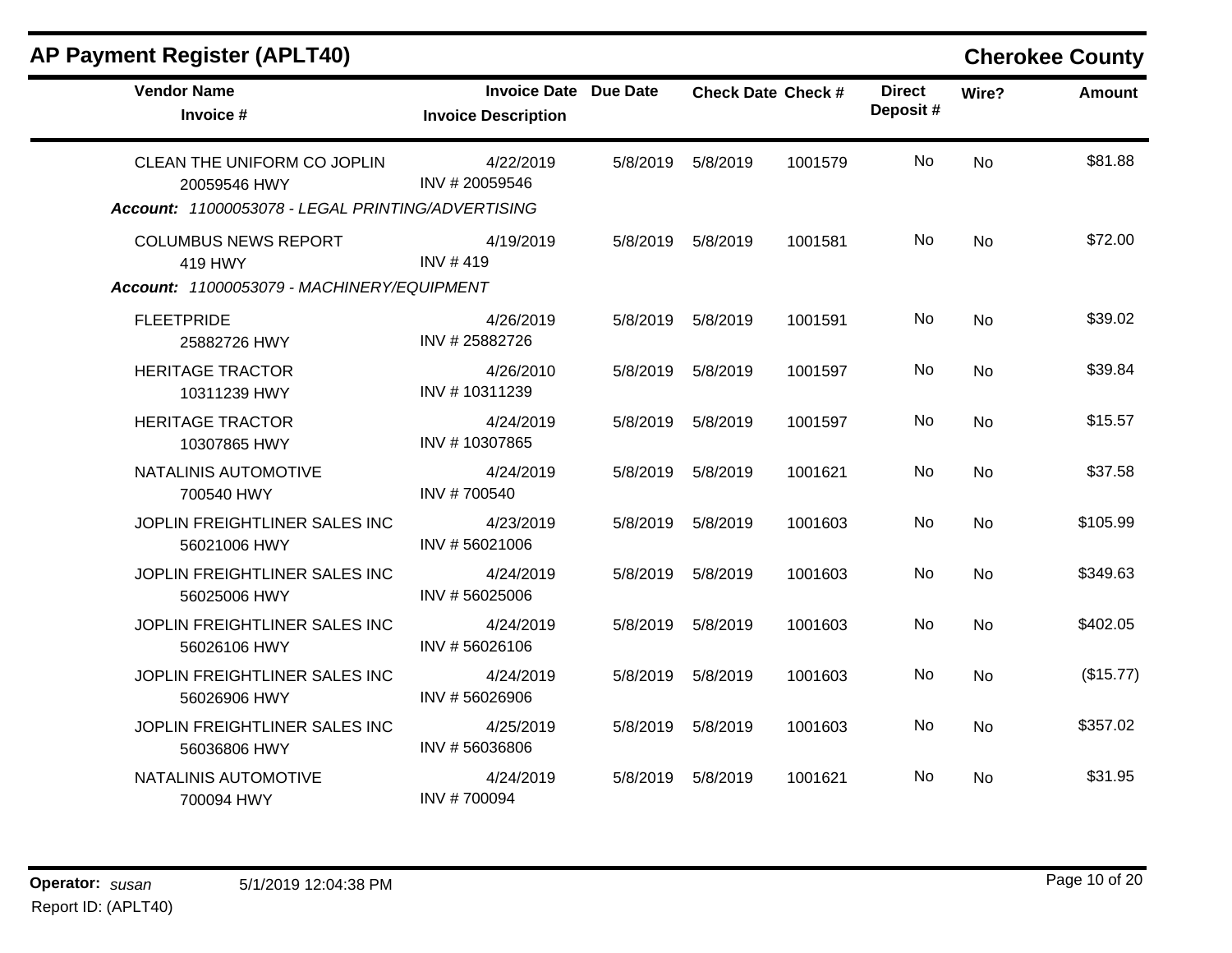| <b>AP Payment Register (APLT40)</b>           |                                                            |          |                      |                           |                           |       | <b>Cherokee County</b> |
|-----------------------------------------------|------------------------------------------------------------|----------|----------------------|---------------------------|---------------------------|-------|------------------------|
| <b>Vendor Name</b><br>Invoice #               | <b>Invoice Date Due Date</b><br><b>Invoice Description</b> |          |                      | <b>Check Date Check #</b> | <b>Direct</b><br>Deposit# | Wire? | Amount                 |
| <b>HYSPECO INC</b><br>C14644-001 HWY          | 4/24/2019<br>INV # C14644-001                              | 5/8/2019 | 5/8/2019             | 1001598                   | No                        | No    | \$81.21                |
| JOPLIN FREIGHTLINER SALES INC<br>56008106 HWY | 4/22/2019<br>INV #56008106                                 | 5/8/2019 | 5/8/2019             | 1001603                   | No                        | No    | (\$530.81)             |
| <b>FLEETPRIDE</b><br>25267824 HWY             | 4/18/2019<br>INV #25267824                                 | 5/8/2019 | 5/8/2019             | 1001591                   | No                        | No    | \$275.64               |
| NATALINIS AUTOMOTIVE<br>699945 HWY            | 4/24/2019<br>INV # 699945                                  | 5/8/2019 | 5/8/2019             | 1001621                   | No                        | No    | \$5.44                 |
| NATALINIS AUTOMOTIVE<br>700603 HWY            | 4/24/2019<br>INV #700603                                   | 5/8/2019 | 5/8/2019             | 1001621                   | No                        | No    | \$6.92                 |
| NATALINIS AUTOMOTIVE<br>700647 HWY            | 4/24/2019<br>INV #700647                                   | 5/8/2019 | 5/8/2019             | 1001621                   | No                        | No    | \$48.50                |
| NATALINIS AUTOMOTIVE<br>700906 HWY            | 4/26/2019<br>INV #700906                                   | 5/8/2019 | 5/8/2019             | 1001622                   | No                        | No    | \$18.58                |
| NATALINIS AUTOMOTIVE<br>700932 HWY            | 4/26/2019<br>INV #700932                                   | 5/8/2019 | 5/8/2019             | 1001622                   | No                        | No    | \$10.20                |
| NATALINIS AUTOMOTIVE<br>700978 HWY            | 4/24/2019<br>INV #700978                                   | 5/8/2019 | 5/8/2019             | 1001622                   | No                        | No    | \$13.21                |
| TRUE VALUE COLUMBUS<br>A372928, A372996 HWY   | 4/24/2019<br>INV # A372928, A372996                        | 5/8/2019 | 5/8/2019             | 1001642                   | No                        | No    | (\$6.00)               |
| TRUE VALUE COLUMBUS<br>A373031 HWY            | 4/18/2019<br>INV # A373031                                 | 5/8/2019 | 5/8/2019             | 1001642                   | No                        | No    | \$179.70               |
| TRUE VALUE COLUMBUS<br>A373429 HWY            | 4/24/2019<br>INV # A373429                                 | 5/8/2019 | 5/8/2019             | 1001642                   | No                        | No    | \$29.90                |
| NATALINIS AUTOMOTIVE<br>700532 HWY            | 4/24/2019<br>INV #700532                                   |          | 5/8/2019    5/8/2019 | 1001621                   | No                        | No    | \$2.86                 |
| <b>RANDY W FROEBE</b><br>26556 HWY            | 4/19/2019<br>INV #26556                                    |          | 5/8/2019    5/8/2019 | 1001628                   | No                        | No    | \$118.80               |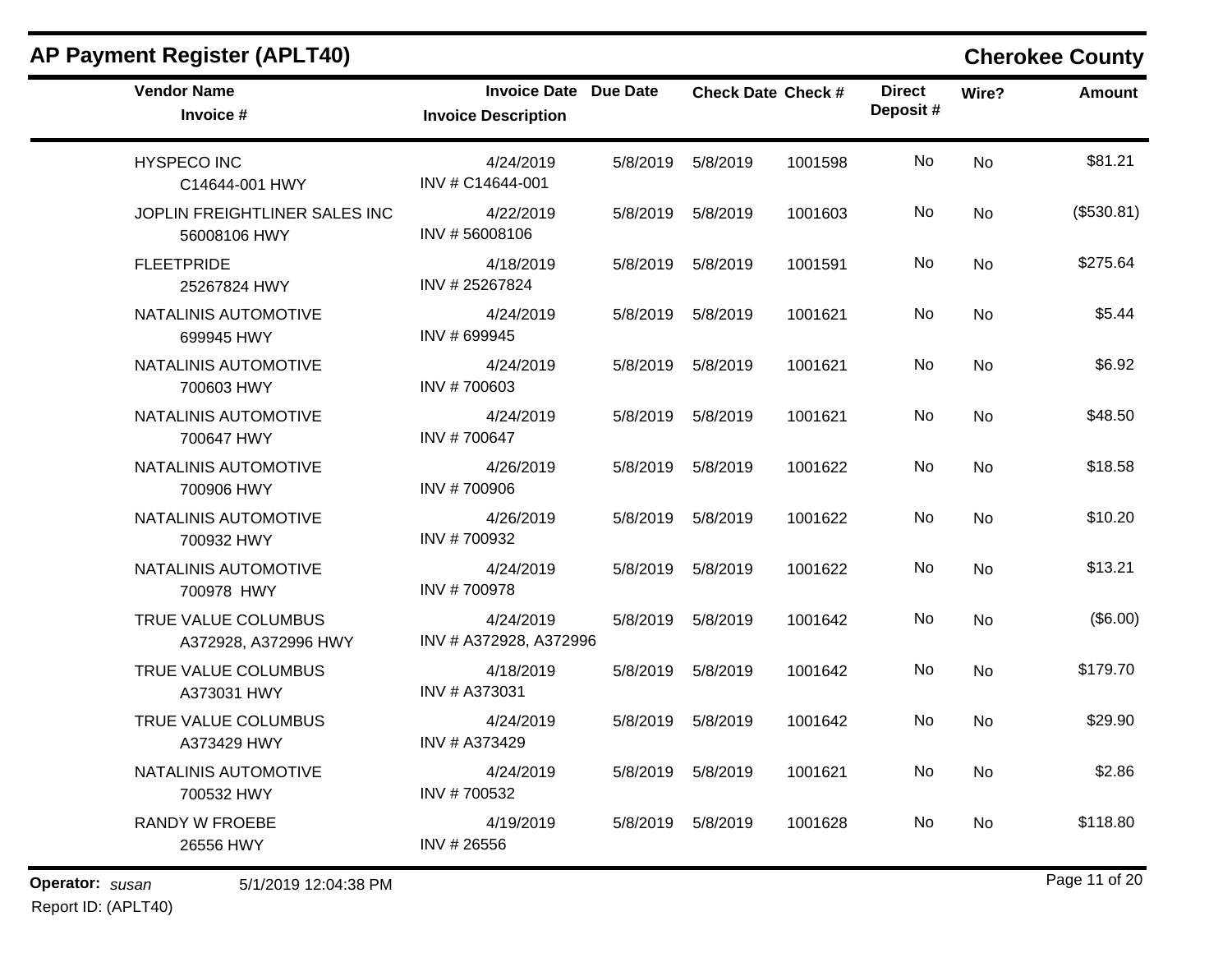| <b>AP Payment Register (APLT40)</b>                    |                                                            |          |                      |                           |                           |           | <b>Cherokee County</b> |
|--------------------------------------------------------|------------------------------------------------------------|----------|----------------------|---------------------------|---------------------------|-----------|------------------------|
| <b>Vendor Name</b><br>Invoice #                        | <b>Invoice Date Due Date</b><br><b>Invoice Description</b> |          |                      | <b>Check Date Check #</b> | <b>Direct</b><br>Deposit# | Wire?     | <b>Amount</b>          |
| JOPLIN FREIGHTLINER SALES INC<br>55959606 HWY          | 4/18/2019<br>INV #55959606                                 | 5/8/2019 | 5/8/2019             | 1001603                   | No                        | <b>No</b> | \$3,131.79             |
| JOPLIN FREIGHTLINER SALES INC<br>55144206 HWY          | 1/2/2019<br>INV #55144206                                  | 5/8/2019 | 5/8/2019             | 1001603                   | No                        | <b>No</b> | (\$66.56)              |
| <b>SCURLOCK INDUSTRIES</b><br>0015226-IN HWY           | 4/26/2019<br>INV # 0015226-IN                              |          | 5/8/2019    5/8/2019 | 1001632                   | No.                       | <b>No</b> | \$16,360.13            |
| JOHN FABICK TRACTOR CO<br>PIJ00362237 HWY              | 4/17/2019<br>INV # PIJ00360037                             | 5/8/2019 | 5/8/2019             | 1001602                   | No                        | <b>No</b> | \$134.96               |
| <b>FLEETPRIDE</b><br>25852394 HWY                      | 4/25/2019<br>INV #25852394                                 |          | 5/8/2019    5/8/2019 | 1001591                   | No                        | No        | \$335.28               |
| <b>KIRKLAND</b><br>367506 HWY                          | 4/24/2019<br>INV #367506                                   | 5/8/2019 | 5/8/2019             | 1001610                   | No                        | <b>No</b> | \$66.59                |
| MUNICIPAL INDUSTRIAL SUPPLY<br>3038 HWY                | 4/25/2019<br>INV #3038                                     |          | 5/8/2019    5/8/2019 | 1001620                   | No                        | <b>No</b> | \$1,326.36             |
| JOPLIN FREIGHTLINER SALES INC<br>55986906 HWY          | 4/18/2019<br>INV #55986906                                 | 5/8/2019 | 5/8/2019             | 1001603                   | No                        | <b>No</b> | \$15.77                |
| Account: 11000053089 - OTHER CONTRACTUAL               |                                                            |          |                      |                           |                           |           |                        |
| <b>CINTAS FIRST AID &amp; SAFETY</b><br>8404102386 HWY | 4/12/2018<br>INV #8404102386                               |          | 5/8/2019    5/8/2019 | 1001578                   | No.                       | <b>No</b> | \$17.72                |
| <b>Subtotal for Department: 000:</b>                   |                                                            |          |                      |                           |                           |           |                        |
|                                                        |                                                            |          |                      |                           |                           |           | \$32,157.92            |
| <b>Subtotal for Fund: 110:</b>                         |                                                            |          |                      |                           |                           |           |                        |
|                                                        |                                                            |          |                      |                           |                           |           | \$32,157.92            |
| <b>NOXIOUS WEED</b><br>130<br>Fund:                    |                                                            |          |                      |                           |                           |           |                        |
| 000<br><b>NON-DEPARTMENTAL</b><br>Dept:                |                                                            |          |                      |                           |                           |           |                        |

*Account: 13000053141 - CHEMICALS*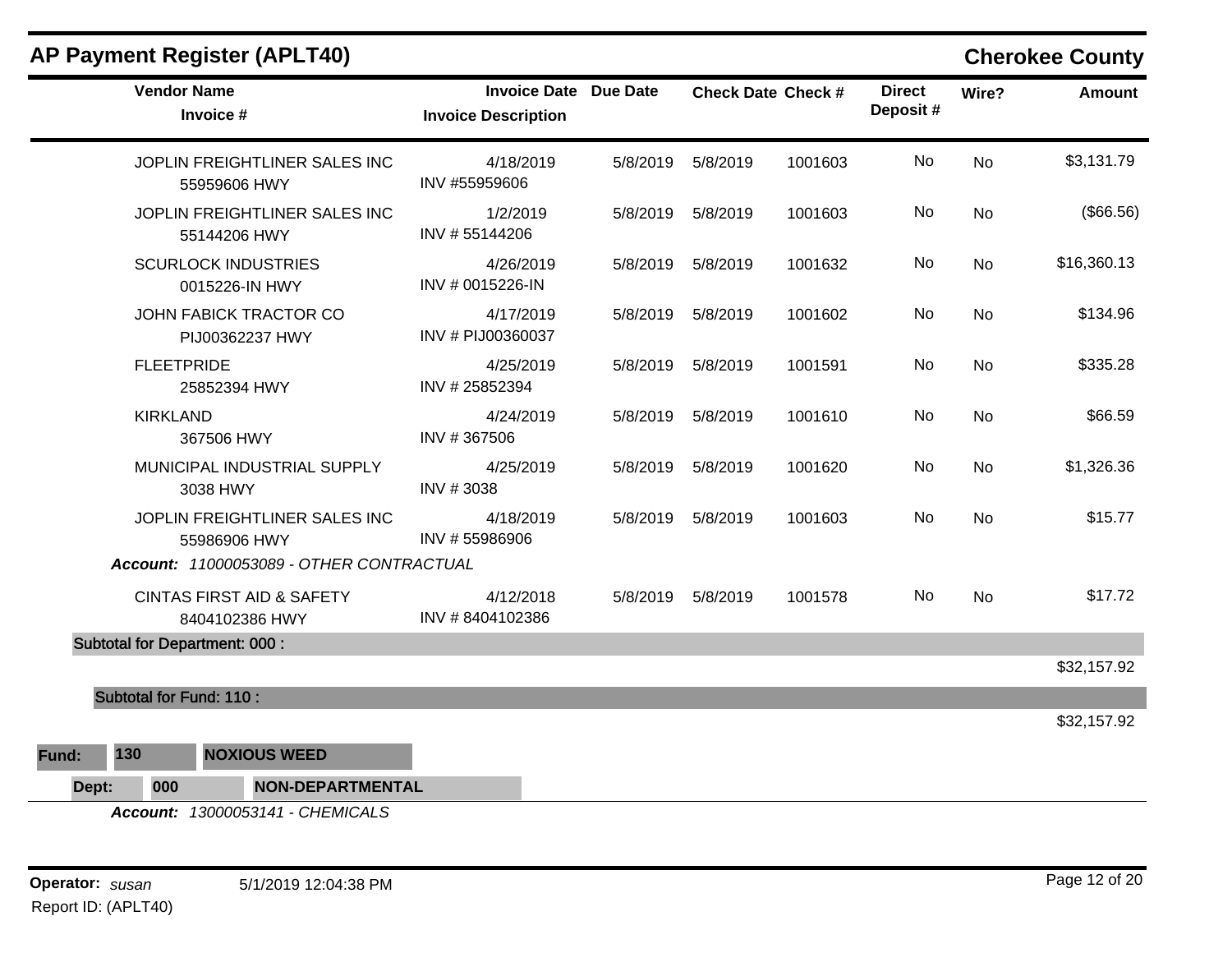|       |     |     |                                      | <b>AP Payment Register (APLT40)</b>               |                                       |                              |          |                           |                           |           | <b>Cherokee County</b> |
|-------|-----|-----|--------------------------------------|---------------------------------------------------|---------------------------------------|------------------------------|----------|---------------------------|---------------------------|-----------|------------------------|
|       |     |     | <b>Vendor Name</b><br>Invoice #      |                                                   | <b>Invoice Description</b>            | <b>Invoice Date Due Date</b> |          | <b>Check Date Check #</b> | <b>Direct</b><br>Deposit# | Wire?     | Amount                 |
|       |     |     | 38378195                             | NUTRIEN AG SOLUTIONS                              | 4/24/2019<br>INV 38378195             | 5/8/2019                     | 5/8/2019 | 1001624                   | No                        | <b>No</b> | \$900.00               |
|       |     |     | 38416717                             | NUTRIEN AG SOLUTIONS                              | 4/24/2019<br>INV 38416717             | 5/8/2019                     | 5/8/2019 | 1001624                   | No                        | <b>No</b> | \$4,353.70             |
|       |     |     | <b>Subtotal for Department: 000:</b> |                                                   |                                       |                              |          |                           |                           |           | \$5,253.70             |
|       |     |     | <b>Subtotal for Fund: 130:</b>       |                                                   |                                       |                              |          |                           |                           |           |                        |
|       |     |     |                                      |                                                   |                                       |                              |          |                           |                           |           | \$5,253.70             |
| Fund: | 140 |     | <b>HEALTH</b>                        |                                                   |                                       |                              |          |                           |                           |           |                        |
| Dept: |     | 000 |                                      | <b>NON-DEPARTMENTAL</b>                           |                                       |                              |          |                           |                           |           |                        |
|       |     |     |                                      | Account: 14000053021 - PRINTING/OFFICE SUPPLIES   |                                       |                              |          |                           |                           |           |                        |
|       |     |     | 050819                               | <b>CHASE CARD SERVICES</b>                        | 4/26/2019<br>ACCT 4246 3119 7000 5747 | 5/8/2019                     | 5/8/2019 | 1001572                   | No.                       | <b>No</b> | \$34.00                |
|       |     |     |                                      | Account: 14000053043 - HEALTH DEPT MED SUPPLIES   |                                       |                              |          |                           |                           |           |                        |
|       |     |     | <b>HEMOCUE INC</b><br>3132581        |                                                   | 4/26/2019<br>INV 3132581              | 5/8/2019                     | 5/8/2019 | 1001595                   | <b>No</b>                 | <b>No</b> | \$204.00               |
|       |     |     |                                      | Account: 14000053072 - GAS, ELECTRIC, WATER/PHONE |                                       |                              |          |                           |                           |           |                        |
|       |     |     | 050819 HE                            | EMPIRE DISTRICT ELECTRIC COMPANY                  | 4/26/2019<br>ACCT 616527-32-1         | 5/8/2019                     | 5/8/2019 | 1001588                   | No                        | <b>No</b> | \$474.37               |
|       |     |     |                                      | Account: 14000053089 - OTHER CONTRACTUAL          |                                       |                              |          |                           |                           |           |                        |
|       |     |     | 050819                               | <b>CHASE CARD SERVICES</b>                        | 4/26/2019<br>ACCT 4246 3119 7000 5747 | 5/8/2019                     | 5/8/2019 | 1001572                   | No.                       | <b>No</b> | \$5.85                 |
|       |     |     |                                      | Account: 14000053182 - CONTRACTS                  |                                       |                              |          |                           |                           |           |                        |
|       |     |     | W48126                               | <b>MEDICAL WASTE SERVICES</b>                     | 4/26/2019<br><b>INV W 48126</b>       | 5/8/2019                     | 5/8/2019 | 1001613                   | No.                       | No.       | \$99.00                |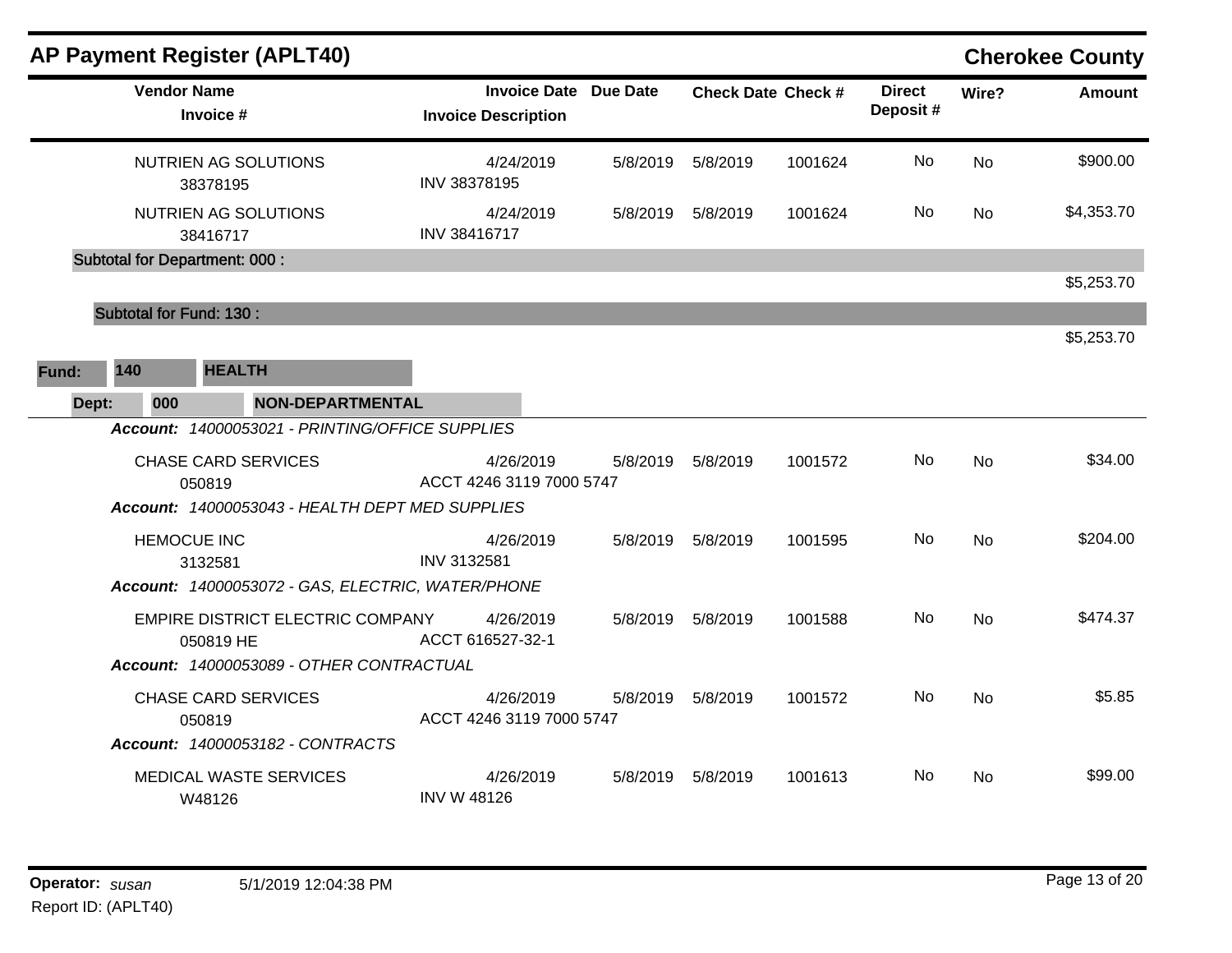|                 |                                       | <b>AP Payment Register (APLT40)</b>         |                                                            |          |                      |                           |                           |           | <b>Cherokee County</b> |
|-----------------|---------------------------------------|---------------------------------------------|------------------------------------------------------------|----------|----------------------|---------------------------|---------------------------|-----------|------------------------|
|                 | <b>Vendor Name</b>                    | Invoice #                                   | <b>Invoice Date Due Date</b><br><b>Invoice Description</b> |          |                      | <b>Check Date Check #</b> | <b>Direct</b><br>Deposit# | Wire?     | <b>Amount</b>          |
|                 |                                       | <b>Subtotal for Department: 000:</b>        |                                                            |          |                      |                           |                           |           |                        |
|                 | <b>Subtotal for Fund: 140:</b>        |                                             |                                                            |          |                      |                           |                           |           | \$817.22               |
|                 |                                       |                                             |                                                            |          |                      |                           |                           |           | \$817.22               |
| Fund:           | 160                                   | <b>DIRECT ELECTION</b>                      |                                                            |          |                      |                           |                           |           |                        |
| Dept:           | 000                                   | <b>NON-DEPARTMENTAL</b>                     |                                                            |          |                      |                           |                           |           |                        |
|                 |                                       | Account: 16000053075 - DUES/SUBSCRIPTIONS   |                                                            |          |                      |                           |                           |           |                        |
|                 |                                       | THE MORNING SUN<br>1340                     | 4/24/2019<br>ACCT 1340, 12 MONTH RENEWAL CHEROKEE CO CLERK |          | 5/8/2019    5/8/2019 | 1001639                   | No                        | No        | \$244.92               |
|                 |                                       | <b>Subtotal for Department: 000:</b>        |                                                            |          |                      |                           |                           |           | \$244.92               |
| Fund:           | <b>Subtotal for Fund: 160:</b><br>220 | <b>AMBULANCE</b>                            |                                                            |          |                      |                           |                           |           | \$244.92               |
| Dept:           | 000                                   | <b>NON-DEPARTMENTAL</b>                     |                                                            |          |                      |                           |                           |           |                        |
|                 |                                       | Account: 22000053089 - OTHER CONTRACTUAL    |                                                            |          |                      |                           |                           |           |                        |
|                 |                                       | CHEROKEE COUNTY AMBULANCE-DIST #3<br>050819 | 4/24/2019<br><b>MONTHLY SUBSIDY</b>                        | 5/8/2019 | 5/8/2019             | 1001575                   | No                        | <b>No</b> | \$14,477.33            |
|                 |                                       | CHEROKEE COUNTY AMBULANCE-DIST #1<br>050819 | 4/24/2019<br><b>MONTHLY SUBSIDY</b>                        | 5/8/2019 | 5/8/2019             | 1001573                   | No                        | No        | \$16,877.33            |
|                 |                                       | CHEROKEE COUNTY AMBULANCE-DIST #2<br>050819 | 4/24/2019<br><b>MONTHLY SUBSIDY</b>                        | 5/8/2019 | 5/8/2019             | 1001574                   | No                        | No        | \$16,877.33            |
|                 |                                       | <b>Subtotal for Department: 000:</b>        |                                                            |          |                      |                           |                           |           | \$48,231.99            |
|                 | Subtotal for Fund: 220 :              |                                             |                                                            |          |                      |                           |                           |           | \$48,231.99            |
| Operator: susan |                                       | 5/1/2019 12:04:38 PM                        |                                                            |          |                      |                           |                           |           | Page 14 of 20          |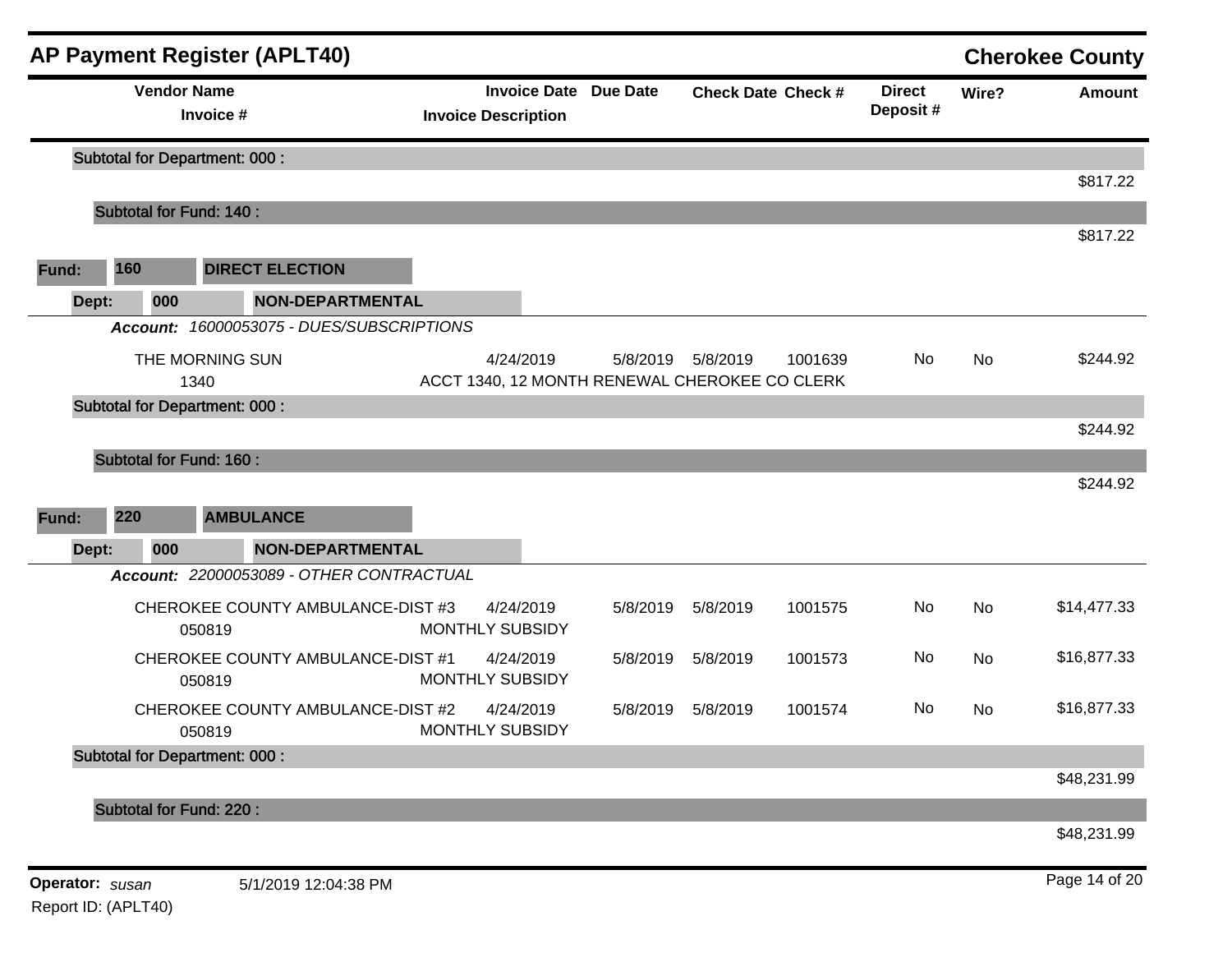|       |     |                    |                                      | <b>AP Payment Register (APLT40)</b>             |                                                            |          |                      |                           |                           |           | <b>Cherokee County</b> |
|-------|-----|--------------------|--------------------------------------|-------------------------------------------------|------------------------------------------------------------|----------|----------------------|---------------------------|---------------------------|-----------|------------------------|
|       |     | <b>Vendor Name</b> | Invoice #                            |                                                 | <b>Invoice Date Due Date</b><br><b>Invoice Description</b> |          |                      | <b>Check Date Check #</b> | <b>Direct</b><br>Deposit# | Wire?     | Amount                 |
| Fund: | 224 |                    |                                      | <b>CHEROKEE COUNTY 911</b>                      |                                                            |          |                      |                           |                           |           |                        |
| Dept: |     | 000                |                                      | <b>NON-DEPARTMENTAL</b>                         |                                                            |          |                      |                           |                           |           |                        |
|       |     |                    |                                      | Account: 22400053300 - MISC PAID OUT            |                                                            |          |                      |                           |                           |           |                        |
|       |     |                    | UR SOLUTIONS<br>20190401             |                                                 | 4/24/2019<br>INV 20190401                                  | 5/8/2019 | 5/8/2019             | 1001644                   | No                        | <b>No</b> | \$1,125.00             |
|       |     |                    | <b>Subtotal for Department: 000:</b> |                                                 |                                                            |          |                      |                           |                           |           |                        |
|       |     |                    |                                      |                                                 |                                                            |          |                      |                           |                           |           | \$1,125.00             |
|       |     |                    | <b>Subtotal for Fund: 224:</b>       |                                                 |                                                            |          |                      |                           |                           |           |                        |
|       |     |                    |                                      |                                                 |                                                            |          |                      |                           |                           |           | \$1,125.00             |
| Fund: | 230 |                    |                                      | <b>APPRAISER COSTS</b>                          |                                                            |          |                      |                           |                           |           |                        |
| Dept: |     | 000                |                                      | <b>NON-DEPARTMENTAL</b>                         |                                                            |          |                      |                           |                           |           |                        |
|       |     |                    |                                      | Account: 23000053021 - PRINTING/OFFICE SUPPLIES |                                                            |          |                      |                           |                           |           |                        |
|       |     |                    | 5167400                              | ETTINGER'S OFFICE SUPPLY                        | 4/26/2019<br>INV 5167400                                   | 5/8/2019 | 5/8/2019             | 1001589                   | No                        | <b>No</b> | \$250.38               |
|       |     |                    |                                      | Account: 23000053029 - MISC SUPPLIES            |                                                            |          |                      |                           |                           |           |                        |
|       |     |                    | 050819                               | NATALINIS AUTOMOTIVE                            | 4/26/2019<br><b>INV 700653</b>                             | 5/8/2019 | 5/8/2019             | 1001621                   | No                        | <b>No</b> | \$105.89               |
|       |     |                    |                                      | Account: 23000053032 - OIL/GREASE               |                                                            |          |                      |                           |                           |           |                        |
|       |     |                    | 050819 AP                            | NATALINIS AUTOMOTIVE                            | 4/26/2019<br><b>INV 700587</b>                             | 5/8/2019 | 5/8/2019             | 1001621                   | No                        | No        | \$36.26                |
|       |     |                    | 700462                               | NATALINIS AUTOMOTIVE                            | 4/26/2019<br><b>INV 700462</b>                             | 5/8/2019 | 5/8/2019             | 1001621                   | No                        | No        | \$30.96                |
|       |     |                    |                                      | Account: 23000053073 - TRANSPORTATION           |                                                            |          |                      |                           |                           |           |                        |
|       |     | <b>MARK HIXON</b>  | 050819                               |                                                 | 4/24/2019<br><b>MILEAGE - TOPEKA</b>                       |          | 5/8/2019    5/8/2019 | 1001612                   | No                        | No        | \$273.76               |
|       |     |                    |                                      | Account: 23000053074 - TELEPHONE BILLS          |                                                            |          |                      |                           |                           |           |                        |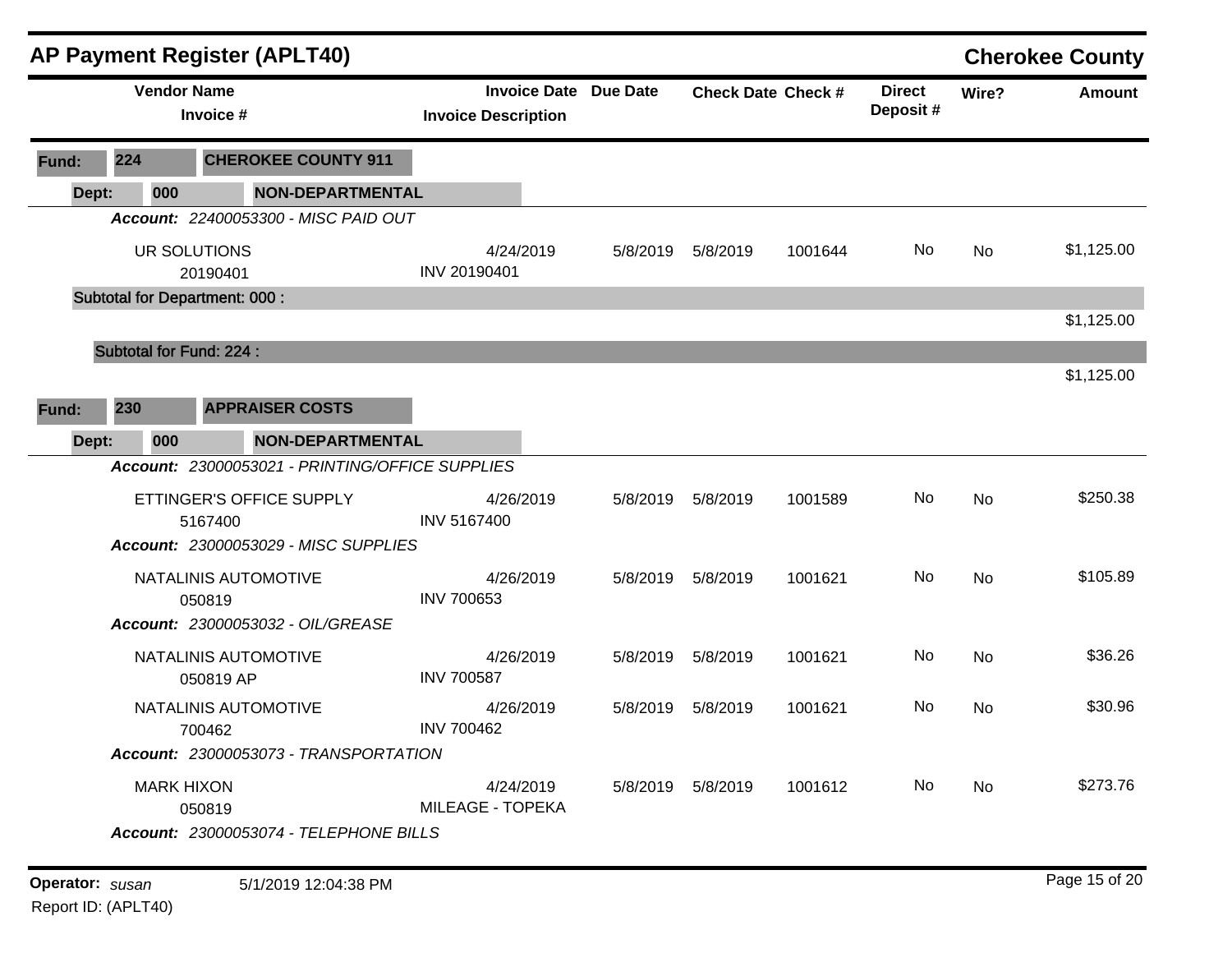|       |                                      | <b>AP Payment Register (APLT40)</b>                                                            |                    |                                                            |                                                 |                      |                           |                           |           | <b>Cherokee County</b> |
|-------|--------------------------------------|------------------------------------------------------------------------------------------------|--------------------|------------------------------------------------------------|-------------------------------------------------|----------------------|---------------------------|---------------------------|-----------|------------------------|
|       | <b>Vendor Name</b>                   | Invoice #                                                                                      |                    | <b>Invoice Date Due Date</b><br><b>Invoice Description</b> |                                                 |                      | <b>Check Date Check #</b> | <b>Direct</b><br>Deposit# | Wire?     | <b>Amount</b>          |
|       |                                      | PARCOM COLUMBUS<br>AR 978                                                                      | <b>INV AR-978</b>  | 4/26/2019                                                  | 5/8/2019                                        | 5/8/2019             | 1001625                   | <b>No</b>                 | No        | \$100.00               |
|       |                                      | PARCOM COLUMBUS<br>AR-977                                                                      | INV AR-977         | 4/26/2019                                                  | 5/8/2019                                        | 5/8/2019             | 1001625                   | No                        | <b>No</b> | \$145.00               |
|       |                                      | Account: 23000053075 - DUES/SUBSCRIPTIONS                                                      |                    |                                                            |                                                 |                      |                           |                           |           |                        |
|       |                                      | CHEROKEE COUNTY NEWS-ADVOCATE<br>050819 APP<br>Account: 23000053079 - MAINT/REPAIRS MACH/EQUIP |                    | 4/29/2019                                                  | 5/8/2019<br>12 MONTH RENEWAL - COUNTY APPRAISER | 5/8/2019             | 1001576                   | No                        | <b>No</b> | \$41.25                |
|       | 29385                                | STRONGHOLD DATA                                                                                | <b>INV 29385</b>   | 4/26/2019                                                  | 5/8/2019                                        | 5/8/2019             | 1001636                   | No                        | <b>No</b> | \$1,560.51             |
|       | MANATRON, INC                        | C059406                                                                                        | <b>INV C059406</b> | 4/26/2019                                                  |                                                 | 5/8/2019    5/8/2019 | 1001611                   | No.                       | No        | \$3,048.54             |
|       | <b>Subtotal for Department: 000:</b> |                                                                                                |                    |                                                            |                                                 |                      |                           |                           |           |                        |
|       |                                      |                                                                                                |                    |                                                            |                                                 |                      |                           |                           |           | \$5,592.55             |
|       | <b>Subtotal for Fund: 230:</b>       |                                                                                                |                    |                                                            |                                                 |                      |                           |                           |           |                        |
|       |                                      |                                                                                                |                    |                                                            |                                                 |                      |                           |                           |           | \$5,592.55             |
| Fund: | 260                                  | <b>EMPLOYEE BENEFITS</b>                                                                       |                    |                                                            |                                                 |                      |                           |                           |           |                        |
| Dept: | 000                                  | <b>NON-DEPARTMENTAL</b>                                                                        |                    |                                                            |                                                 |                      |                           |                           |           |                        |
|       |                                      | Account: 26000053005 - EMPLOYEE BENEFITS                                                       |                    |                                                            |                                                 |                      |                           |                           |           |                        |
|       |                                      | REBECCA ANN DOBYNS<br>050819                                                                   |                    | 4/26/2019<br>REIMB INS/DEDUCTED IN ERROR                   | 5/8/2019                                        | 5/8/2019             | 1001629                   | No.                       | <b>No</b> | \$63.10                |
|       |                                      | <b>Account: 26000053216 - VSP Insurance</b>                                                    |                    |                                                            |                                                 |                      |                           |                           |           |                        |
|       |                                      | <b>VISION SERVICE PLAN</b><br>050819                                                           |                    | 4/24/2019<br>ACCT 300864800001                             | 5/8/2019                                        | 5/8/2019             | 1001645                   | No                        | <b>No</b> | \$1,618.94             |
|       | <b>Subtotal for Department: 000:</b> |                                                                                                |                    |                                                            |                                                 |                      |                           |                           |           |                        |
|       |                                      |                                                                                                |                    |                                                            |                                                 |                      |                           |                           |           | \$1,682.04             |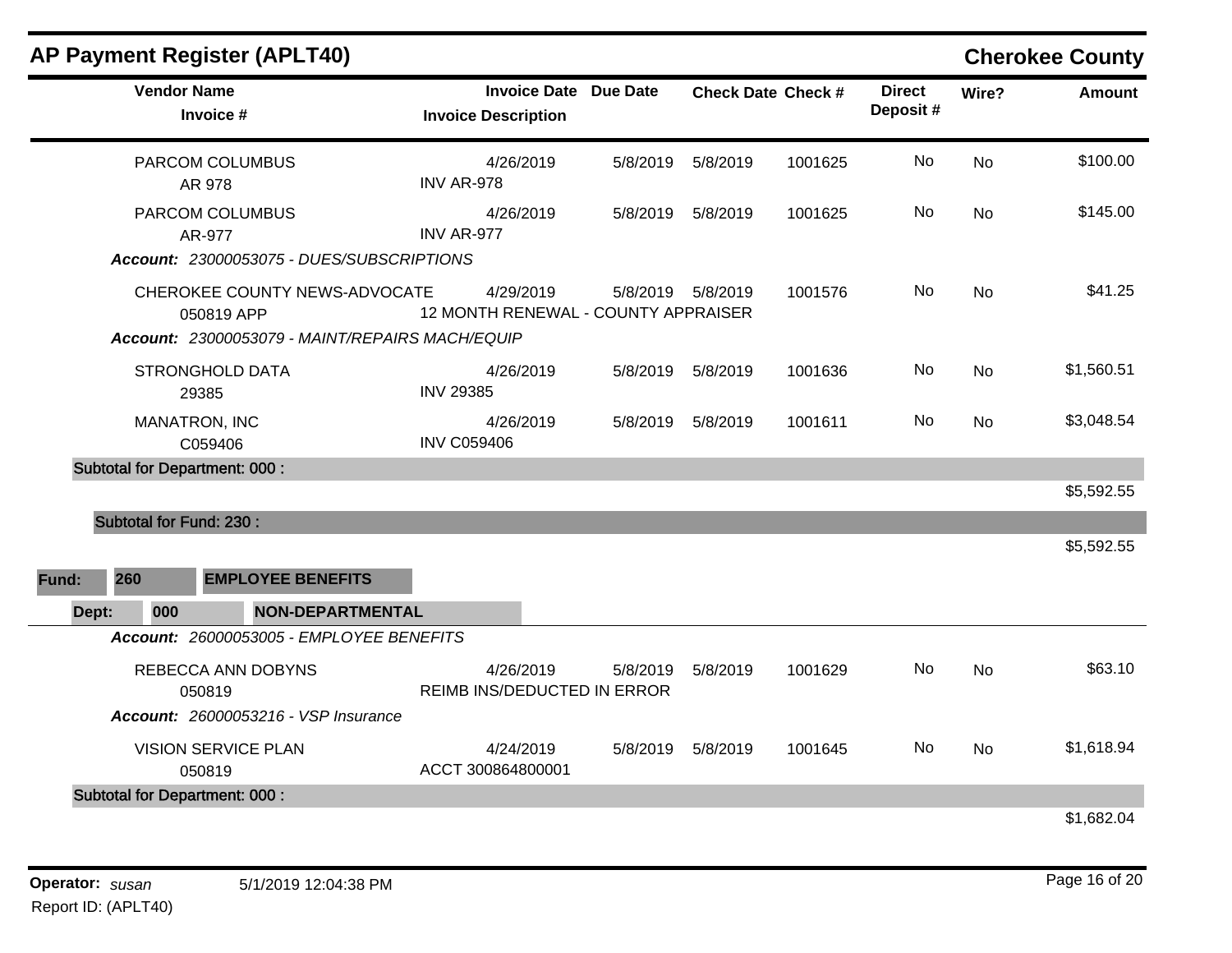|       |                                | <b>AP Payment Register (APLT40)</b>                   |                                        |           |                              |          |                           |                           |           | <b>Cherokee County</b> |
|-------|--------------------------------|-------------------------------------------------------|----------------------------------------|-----------|------------------------------|----------|---------------------------|---------------------------|-----------|------------------------|
|       | <b>Vendor Name</b>             | Invoice #                                             | <b>Invoice Description</b>             |           | <b>Invoice Date Due Date</b> |          | <b>Check Date Check #</b> | <b>Direct</b><br>Deposit# | Wire?     | <b>Amount</b>          |
|       | <b>Subtotal for Fund: 260:</b> |                                                       |                                        |           |                              |          |                           |                           |           |                        |
|       |                                |                                                       |                                        |           |                              |          |                           |                           |           | \$1,682.04             |
| Fund: | 300                            | <b>SERVICE FOR ELDERLY</b>                            |                                        |           |                              |          |                           |                           |           |                        |
| Dept: | 000                            | <b>NON-DEPARTMENTAL</b>                               |                                        |           |                              |          |                           |                           |           |                        |
|       |                                | Account: 30000053072 - GAS, ELECTRIC, WATER           |                                        |           |                              |          |                           |                           |           |                        |
|       |                                | <b>KANSAS GAS SERVICE</b><br>050819 EL                | 4/29/2019<br>ACCT 510020083 1175382 00 |           | 5/8/2019                     | 5/8/2019 | 1001604                   | No                        | <b>No</b> | \$123.22               |
|       |                                | EMPIRE DISTRICT ELECTRIC COMPANY<br>050819 EL         | 4/25/2019<br>ACCT 124991-59-7          |           | 5/8/2019                     | 5/8/2019 | 1001588                   | No                        | <b>No</b> | \$80.92                |
|       |                                | <b>Subtotal for Department: 000:</b>                  |                                        |           |                              |          |                           |                           |           |                        |
|       |                                |                                                       |                                        |           |                              |          |                           |                           |           | \$204.14               |
|       | <b>Subtotal for Fund: 300:</b> |                                                       |                                        |           |                              |          |                           |                           |           |                        |
|       |                                |                                                       |                                        |           |                              |          |                           |                           |           | \$204.14               |
| Fund: | 330                            | <b>SEWER DISTRICT#1 OPER</b>                          |                                        |           |                              |          |                           |                           |           |                        |
| Dept: | 000                            | <b>NON-DEPARTMENTAL</b>                               |                                        |           |                              |          |                           |                           |           |                        |
|       |                                | Account: 33000053072 - GAS, ELECTRIC, WATER           |                                        |           |                              |          |                           |                           |           |                        |
|       |                                | EMPIRE DISTRICT ELECTRIC COMPANY<br>059522-21-9 SEWER | ACCT# 059522-21-9                      | 4/15/2019 | 5/8/2019                     | 5/8/2019 | 1001588                   | No                        | <b>No</b> | \$210.05               |
|       |                                | EMPIRE DISTRICT ELECTRIC COMPANY<br>547731-85-1 SEWER | ACCT # 547731-85-1                     | 4/15/2019 | 5/8/2019                     | 5/8/2019 | 1001588                   | No.                       | <b>No</b> | \$956.26               |
|       |                                | EMPIRE DISTRICT ELECTRIC COMPANY<br>487490-67-4 SEWER | 4/15/2019<br>ACCT# 487490-67-4         |           | 5/8/2019                     | 5/8/2019 | 1001588                   | No                        | <b>No</b> | \$150.22               |
|       |                                | EMPIRE DISTRICT ELECTRIC COMPANY<br>369339-68-4 SEWER | 4/16/2019<br>ACCT #369339-68-4 SEWER   |           | 5/8/2019                     | 5/8/2019 | 1001588                   | No                        | <b>No</b> | \$171.26               |
|       |                                | Account: 33000053089 - OTHER CONTRACTUAL              |                                        |           |                              |          |                           |                           |           |                        |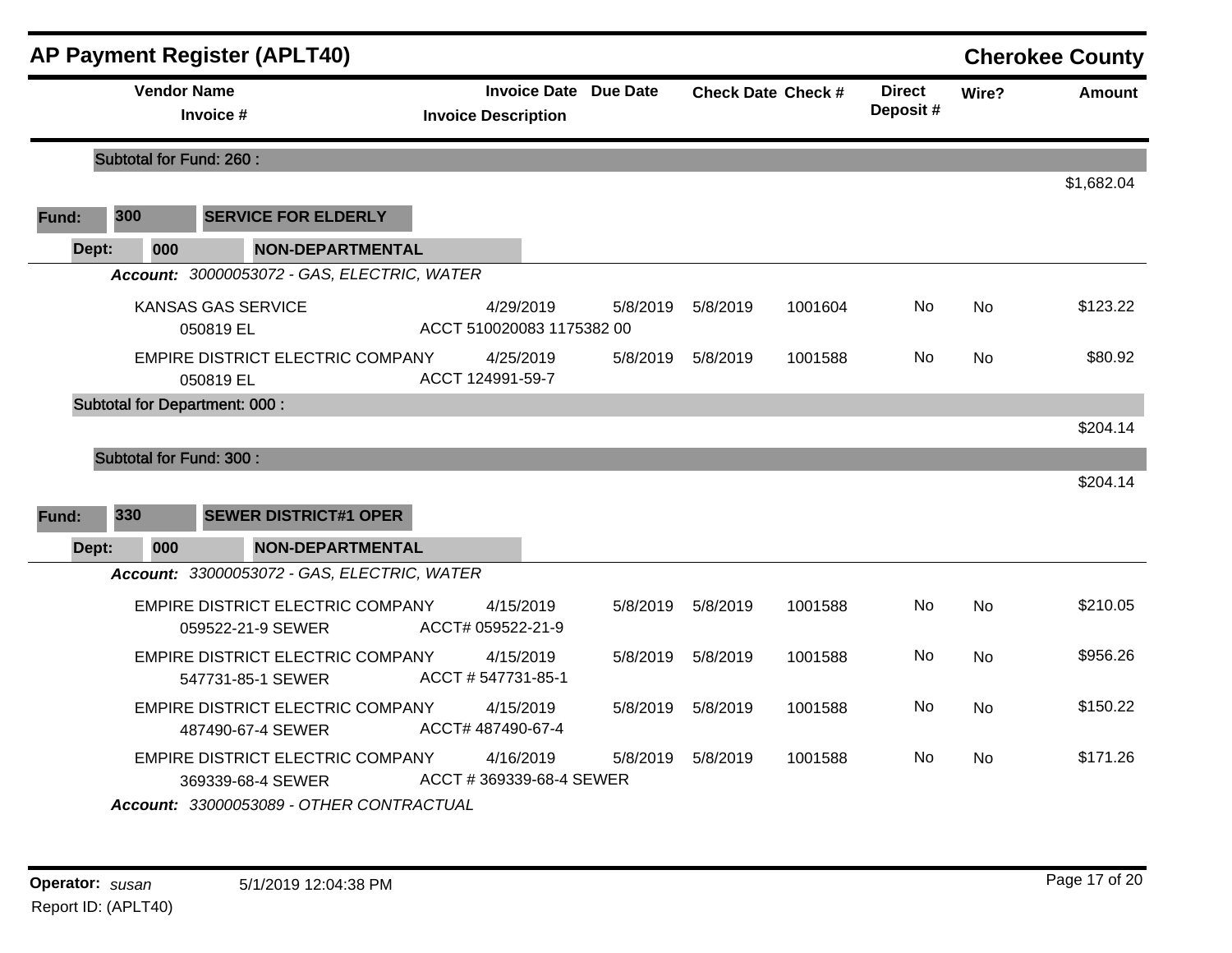|                 |                                      | <b>AP Payment Register (APLT40)</b>      |                                                            |          |                      |                           |                           |       | <b>Cherokee County</b> |
|-----------------|--------------------------------------|------------------------------------------|------------------------------------------------------------|----------|----------------------|---------------------------|---------------------------|-------|------------------------|
|                 | <b>Vendor Name</b><br>Invoice #      |                                          | <b>Invoice Date Due Date</b><br><b>Invoice Description</b> |          |                      | <b>Check Date Check #</b> | <b>Direct</b><br>Deposit# | Wire? | Amount                 |
|                 |                                      | <b>WARSTLER EXCAVATING</b><br>3599 SEWER | 4/28/2019<br>INV #3599                                     | 5/8/2019 | 5/8/2019             | 1001646                   | No                        | No    | \$405.00               |
|                 | <b>Subtotal for Department: 000:</b> |                                          |                                                            |          |                      |                           |                           |       | \$1,892.79             |
|                 | <b>Subtotal for Fund: 330:</b>       |                                          |                                                            |          |                      |                           |                           |       |                        |
| 450<br>Fund:    |                                      | <b>TOURISM &amp; CONVENTION</b>          |                                                            |          |                      |                           |                           |       | \$1,892.79             |
| Dept:           | 000                                  | <b>NON-DEPARTMENTAL</b>                  |                                                            |          |                      |                           |                           |       |                        |
|                 |                                      | Account: 45000053089 - OTHER CONTRACTUAL |                                                            |          |                      |                           |                           |       |                        |
|                 | 050819                               | <b>COLUMBUS CHAMBER OF COMMERCE</b>      | 4/29/2019<br><b>TRANSIENT GUEST TAX</b>                    | 5/8/2019 | 5/8/2019             | 1001580                   | No                        | No    | \$380.14               |
|                 | 050819                               | CHEROKEE COUNTY TOURISM GRANT PRO        | 4/29/2019<br><b>TRANSIENT GUEST TAX</b>                    | 5/8/2019 | 5/8/2019             | 1001577                   | No                        | No    | \$253.43               |
|                 | 050819                               | BAXTER SPRINGS CHAMBER OF COMMERC        | 4/29/2019<br><b>TRANSIENT GUEST TAX</b>                    | 5/8/2019 | 5/8/2019             | 1001567                   | No                        | No    | \$380.14               |
|                 | <b>Subtotal for Department: 000:</b> |                                          |                                                            |          |                      |                           |                           |       |                        |
|                 |                                      |                                          |                                                            |          |                      |                           |                           |       | \$1,013.71             |
|                 | <b>Subtotal for Fund: 450:</b>       |                                          |                                                            |          |                      |                           |                           |       |                        |
| 490<br>Fund:    |                                      | <b>SPECIAL LAW ENFORCEM</b>              |                                                            |          |                      |                           |                           |       | \$1,013.71             |
| Dept:           | 000                                  | <b>NON-DEPARTMENTAL</b>                  |                                                            |          |                      |                           |                           |       |                        |
|                 |                                      | Account: 49000053129 - MISCELLANEOUS     |                                                            |          |                      |                           |                           |       |                        |
|                 | 41520194                             | <b>GRIZZLY BEAR GOLF CARTS</b>           | 4/24/2019<br>INV 41520194                                  |          | 5/8/2019    5/8/2019 | 1001594                   | No                        | No    | \$122.78               |
|                 | <b>Subtotal for Department: 000:</b> |                                          |                                                            |          |                      |                           |                           |       |                        |
|                 |                                      |                                          |                                                            |          |                      |                           |                           |       | \$122.78               |
| Operator: susan |                                      | 5/1/2019 12:04:38 PM                     |                                                            |          |                      |                           |                           |       | Page 18 of 20          |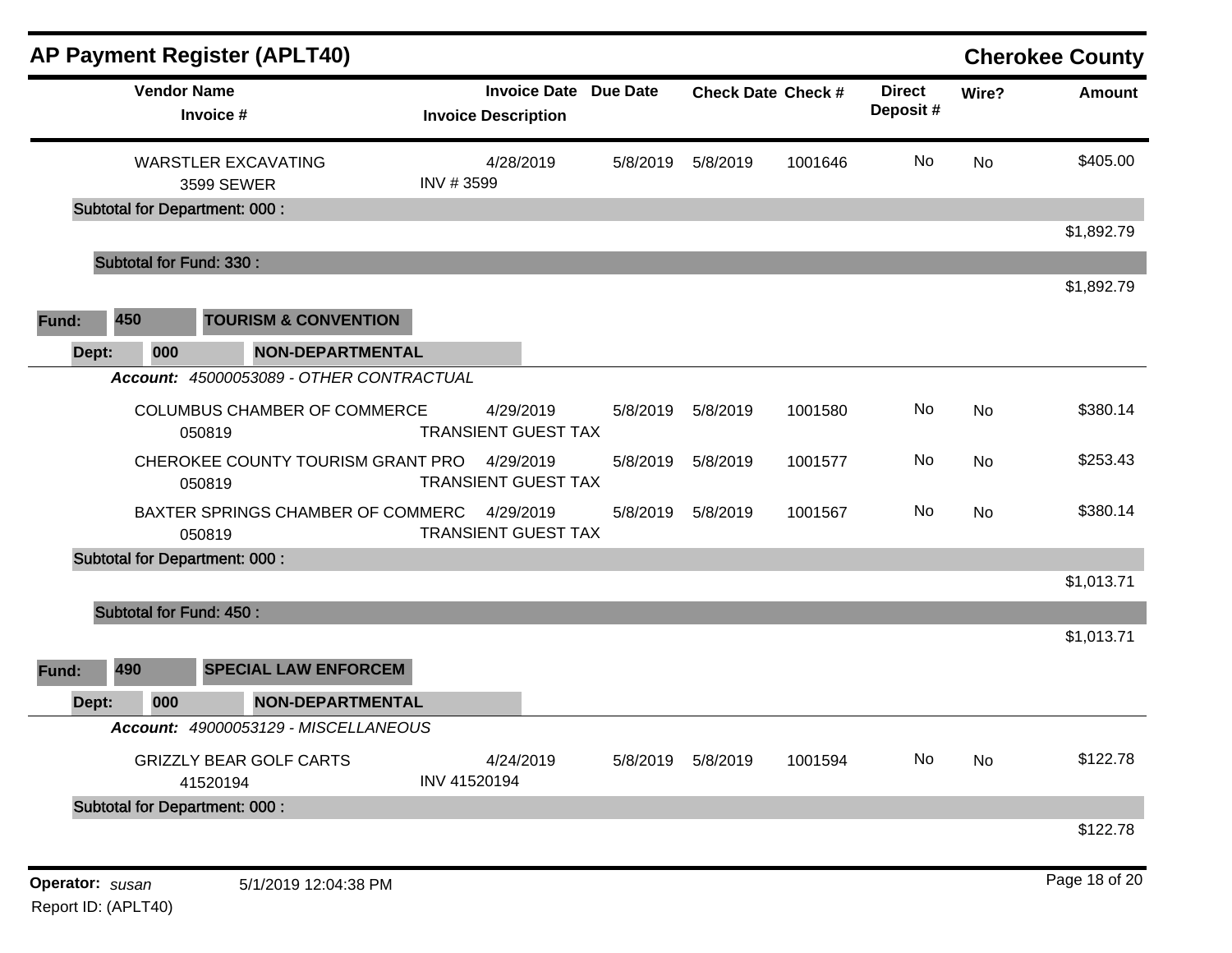| AP Payment Register (APLT40)    |                                                            |                                   |                           |       | <b>Cherokee County</b> |
|---------------------------------|------------------------------------------------------------|-----------------------------------|---------------------------|-------|------------------------|
| <b>Vendor Name</b><br>Invoice # | <b>Invoice Date Due Date</b><br><b>Invoice Description</b> | <b>Check Date Check #</b>         | <b>Direct</b><br>Deposit# | Wire? | Amount                 |
| Subtotal for Fund: 490 :        |                                                            |                                   |                           |       |                        |
|                                 |                                                            |                                   |                           |       | \$122.78               |
|                                 |                                                            | Total for Bank 1 Account 1120298: |                           |       | \$297,021.96           |
|                                 |                                                            | ***** Total Invoices Paid:        |                           |       | \$297,021.96           |